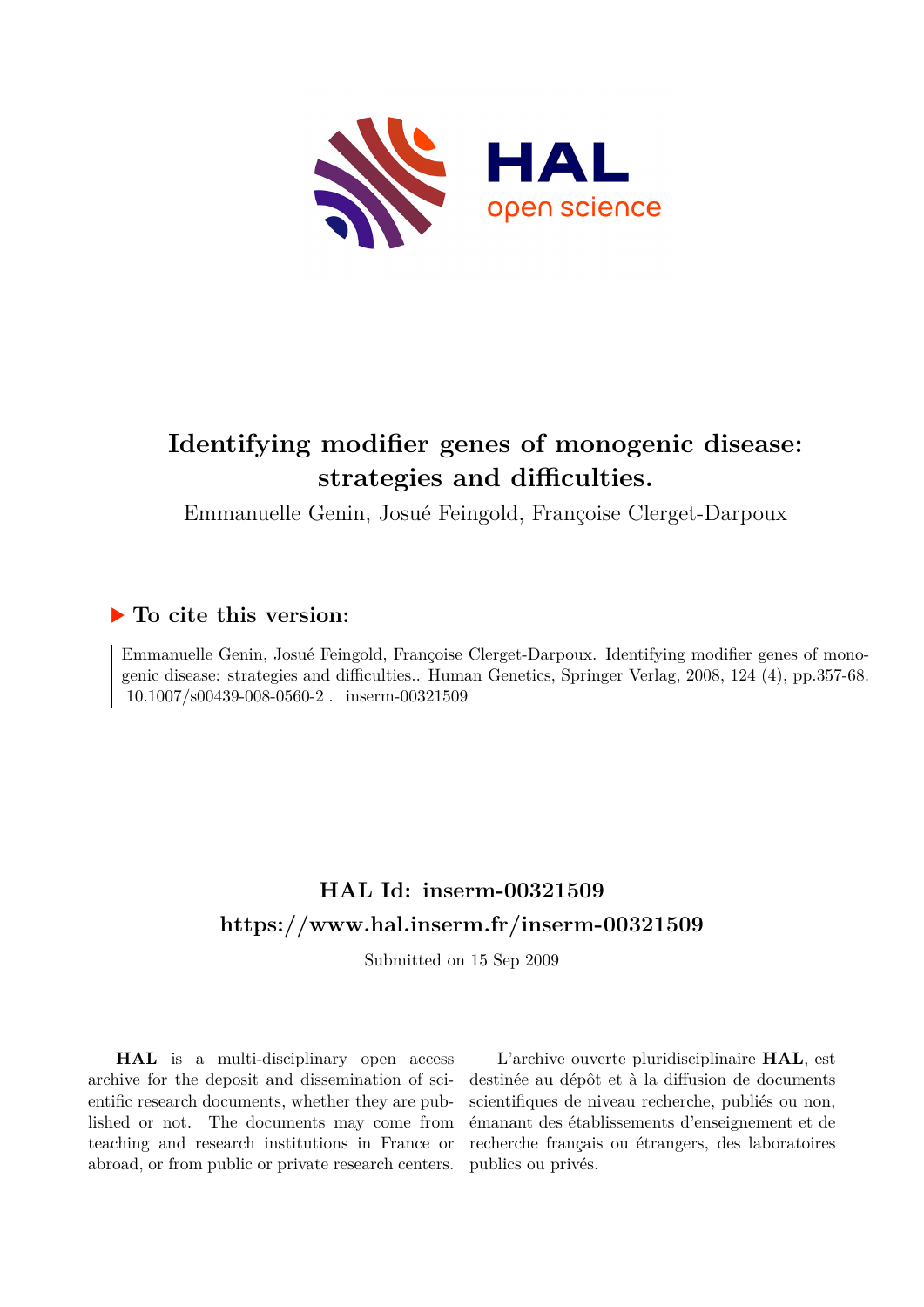# **Identifying modifier genes of monogenic disease: strategies and difficulties**

Emmanuelle Génin, Josué Feingold, Françoise Clerget-Darpoux

Inserm UMR-S535, Villejuif, F-94817, France

Université Paris Sud, Villejuif, F-94817, France

**Key-words**: modifier gene, Mendelian disorders, disease expression, linkage, association

**Address for correspondence** 

Françoise Clerget-Darpoux

Inserm U535

BP 1000

94817 Villejuif Cedex, France

Email: clerget@vjf.inserm.fr

Tel: 01.45.59.53.63

The original publication is available at www.springerlink.com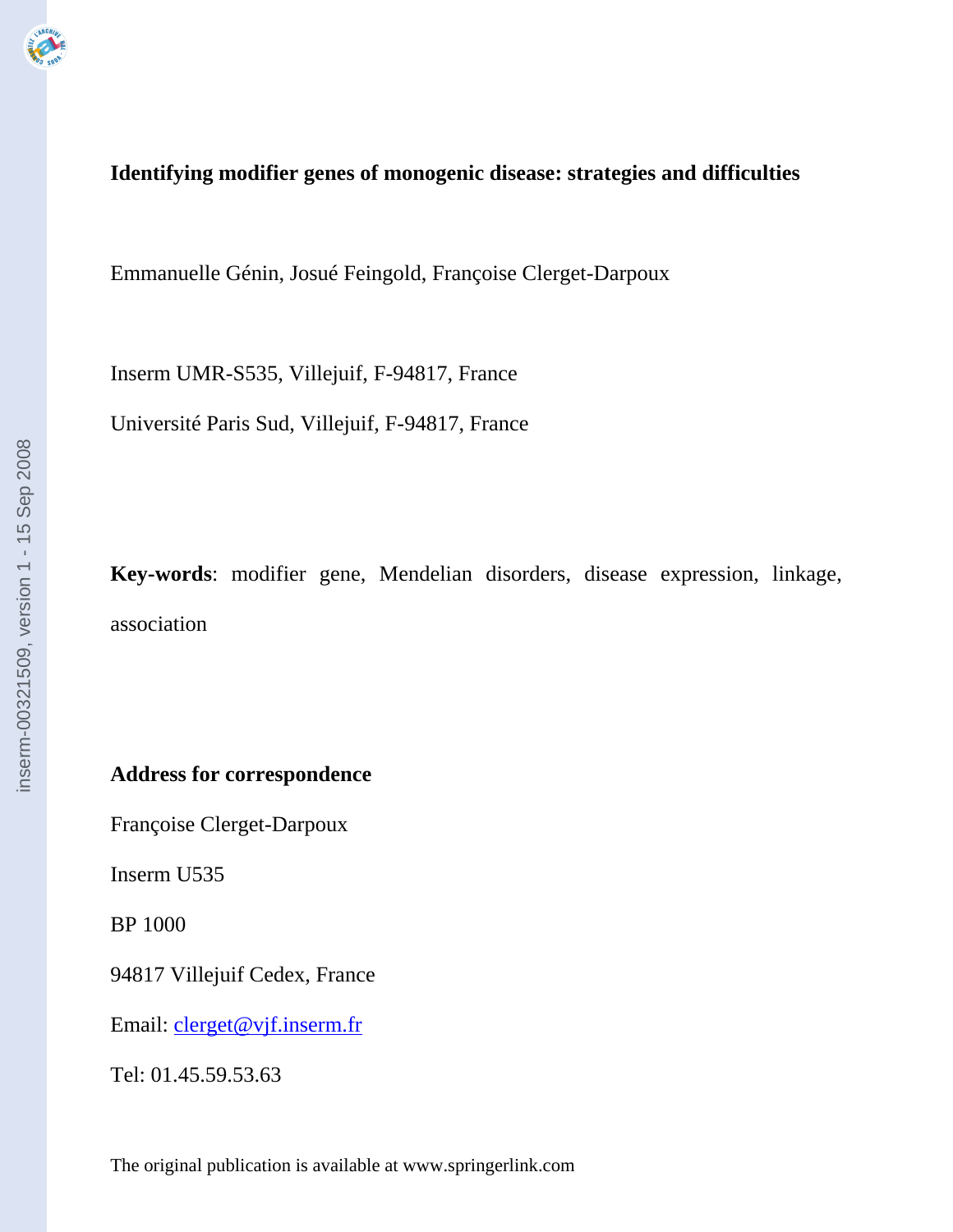# **Abstract**

Substantial clinical variability is observed in many Mendelian diseases, so that patients with the same mutation may develop a very severe form of disease, a mild form or show no symptoms at all. Among the factors that may explain these differences in disease expression are modifier genes. In this paper, we review the different strategies that can be used to identify modifier genes and explain their advantages and limitations. We focus mainly on the statistical aspects but illustrate our points with a variety of examples from the literature.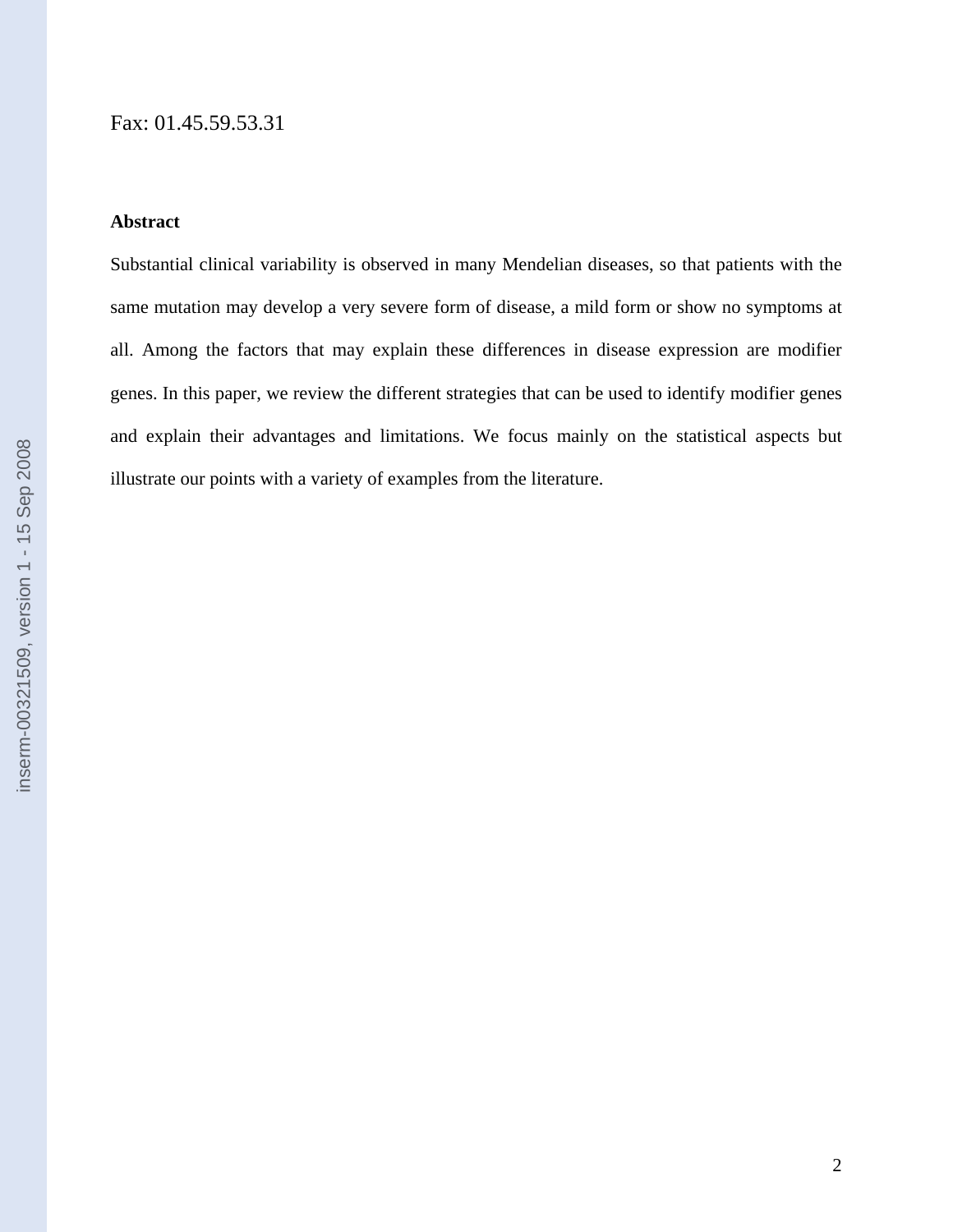### **Introduction**

Genetic factors can play extremely diverse roles in the etiology of human diseases. A single rare mutation can fully account for a monogenic Mendelian disease, while a set of numerous genetic and environmental factors must be present to cause a multifactorial disease. Huge clinical variability can be observed even for simply determined diseases, and this variability may itself involve genetic factors, the so-called modifier genes.

The modifier gene concept is not new, having been introduced in 1941 by Haldane (Haldane 1941). It may be useful to review its definition, which varies from one study to another. Here are some definitions found in literature:

- 1. "A gene that is recognized by its alteration of the phenotypic expression of genes at one or more other loci" (Futuyma 1998)
- 2. "A gene that alters the expression of a gene at another locus" (Hall and Horton 1997)
- 3. "A gene that affects the phenotypic expression of another gene" (Suzuki et al. 2004)
- *4.* "A gene capable of modifying the manifestation of a mutant gene without having an obvious effect on the normal condition" (Grüneberg 1963).

The variety of interpretations to which these definitions lend themselves highlights the vagueness of the concept. Some studies also refer to these situations as digenic or oligogenic inheritance models, depending on the number of genes involved (Nadeau 2001; Slavotinek and Biesecker 2003). In our view, the difference between modifier genes and oligogenicity lies in the definition of the phenotype. A good example is coat color in mice (for a review see (Silvers 1979)): color is controlled by gene B but its intensity (full or diluted) depends on gene D. If the phenotype is defined in three classes, as white, gray, and black, it can be explained by a digenic inheritance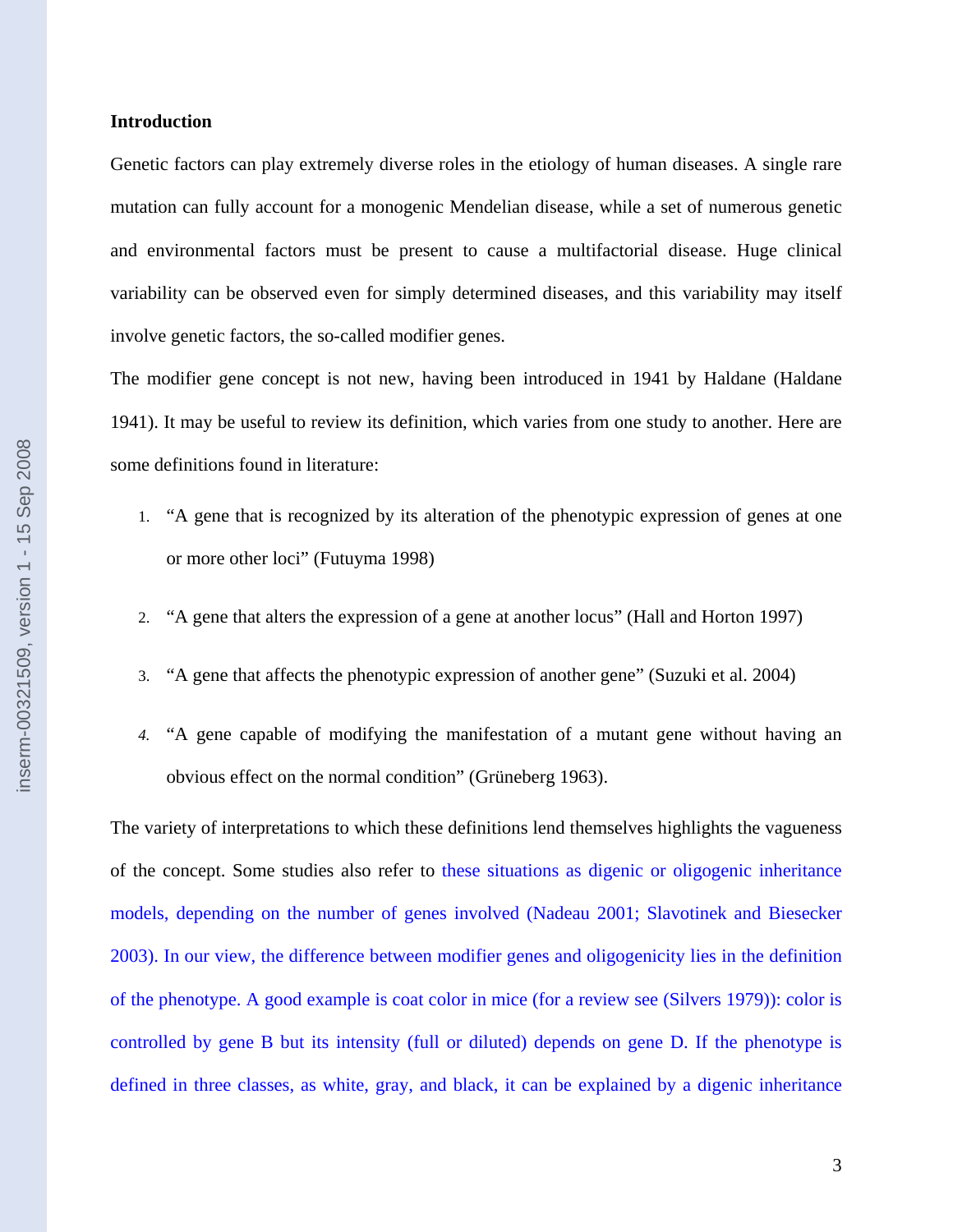model. If instead we consider that the primary phenotype is white or black (unaffected/affected), we find differences in intensity among the mice with the black phenotype (full black or gray) and gene D, which controls intensity, is a modifier gene.

Searching for modifier genes is different from searching for the gene(s) responsible for the disease. The differences are in the phenotype to be explained and in the study population. When genes involved in the disease are sought, the phenotype of individuals is usually defined as affected or unaffected whereas for modifier genes, the phenotype of interest must be a measure of the clinical variability in the population of affected individuals (**the disease phenotype** versus **a clinical phenotype**). The difference may appear subtle, especially if the goal is to find the genes that explain the lack of penetrance of a given mutation, for then disease and clinical phenotypes may be the same. Even in this case, however, the population under study differs, for it is restricted to the population of individuals who carry mutations known to be involved in the disease.

Many arguments support the concept of modifier genes and numerous studies have identified such genes in mice. A traditional example is multiple intestinal neoplasia. In mice, this is due to a dominant mutation of the Apc gene, but the number of intestinal tumors depends on the Mom-1 (Modifier of Min-1) gene (Dietrich et al. 1993). In humans, modifier genes are often suggested to explain clinical variability in monogenic diseases (Feingold 2000; Nadeau 2001; Wolf 1997), but very few modifier genes have been identified so far and the mechanisms underlying clinical variability remain poorly understood, probably because of the involvement of complex mechanisms and multiple factors.

Identifying these genetic modifiers may be of great interest from the viewpoints of both treatment and genetic counselling (Lyonnet et al. 2003), but it remains very challenging, despite the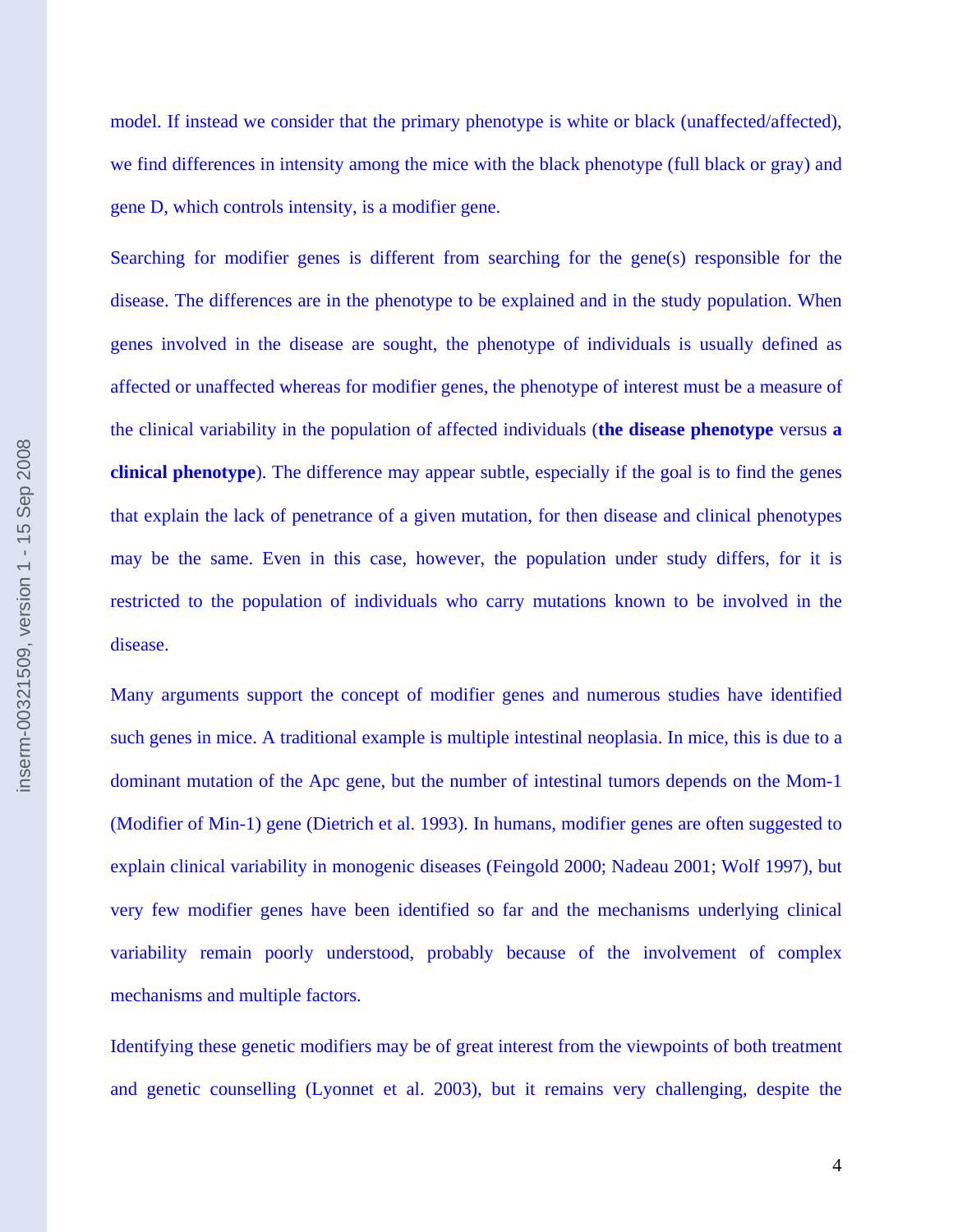powerful genetic tools available today. In this paper, we describe possible strategies to identify modifier genes, strategies that appear very similar to those used to study multifactorial diseases, but with additional specificities and problems.

#### **Choice of clinical phenotypes and study populations**

The first and probably the most important steps in the study of modifier genes are to define the clinical phenotype for which one seeks modifier genes and to choose the study population.

The clinical phenotype may be **qualitative.** Examples include the presence or absence of meconial ileus in cystic fibrosis, the presence or absence of Hirschsprung's disease in Ondine's curse, the presence or absence of scoliosis in neurofibromatosis, and the four severity classes of spinal muscular atrophy. Alternatively it may be **quantitative,** such as age at onset in Friedreich's ataxia or Huntington's disease, survival time in hypertrophic cardiomyopathy, or forced expiratory volume value in one second  $(FEV_1)$  in cystic fibrosis. Choosing a relevant clinical phenotype may be difficult, and **adjustment for appropriate covariables** (such as age and sex) is often necessary. For example, in studying hypertrophic cardiomyopathy, one may be interested in maximal wall thickness (MWT), interventricular septum thickness (IVS) or, as proposed by Spirito and Marron (Spirito and Marron 1990), a score combining several measurements of left ventricular hypertrophy (LVH score). All these variables must be adjusted for appropriate covariates, such as age, sex and body surface area (Forissier et al. 2005). Success in finding genetic factors may depend on the choice of variable and on the inclusion of appropriate covariates in the model. The study by Milet et al. (Milet et al. 2007) of serum ferritin levels in hereditary hemochromatosis illustrates this point: the effect of one SNP in the bone morphogenetic protein 2 (BMP-2) gene was significant after adjustment for age and sex (nominal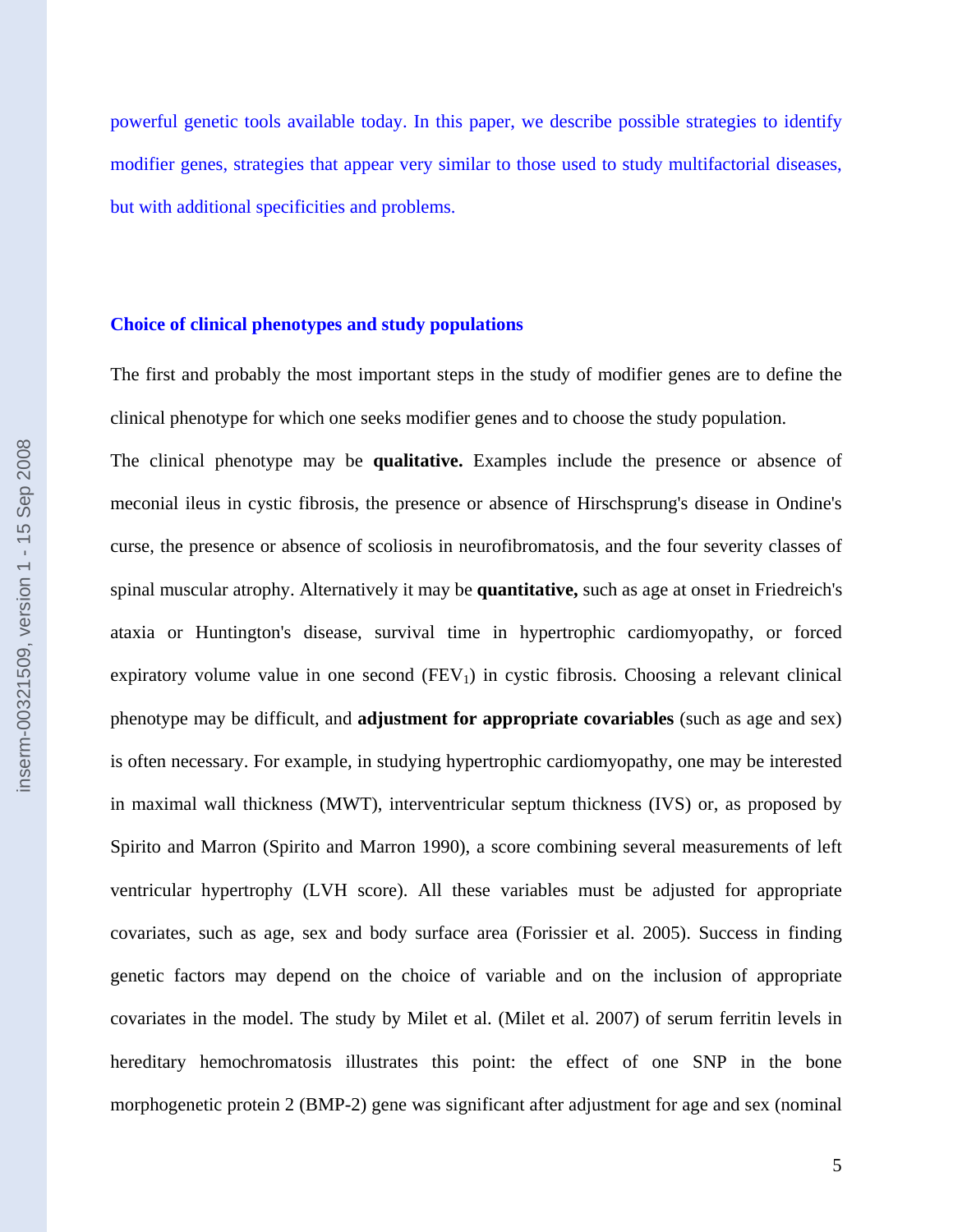p<0.0001 and p<0.0075 after correction for 75 tests) and was only borderline without any such adjustment (nominal  $p=0.0007$  and  $p=0.053$  after correction for 75 tests)(J. Milet, personal communication). Beaumont et al. (1976) (Beaumont et al. 1976) studied the incidence of ischemic disease in familial hypercholesterolemia and xanthomatosis and found that the difference observed between men and women disappeared after adjustment for smoking habits. The choice of phenotype is also difficult when looking for modifier genes that may be involved in lung disease severity in cystic fibrosis patients. Most studies use empirical Bayes estimates of  $FEV<sub>1</sub>$  (% predicted) at age 20, rather than crude  $FEV<sub>1</sub>$ , because this age has been shown to be best for distinguishing between patients with mild and severe disease (Schluchter et al. 2006).

The **population of individuals to be studied** must also be defined**.** Depending on the disease, one might focus on individuals with a given mutation known to be involved in the monogenic disease. For example, the study of the modifier genes involved in different phenotypes associated with cystic fibrosis is usually performed in the subpopulation of individuals homozygous for the DeltaF508 mutation of the CFTR gene. This restriction on a given mutation is possible however only for monogenic disease where one major mutation accounts for a large proportion of the cases. In many instances, this condition cannot be met and investigators must consider the population of patients with any of the mutations known to be involved in the disease. As discussed below, it is then necessary to determine the proportion of variability in the trait that is explained by any difference in these primary mutations.

#### **Different explanations of variability in disease expression**

Several factors other than modifier genes might explain disease expression variability, and it is important to verify that these other factors do not explain all the variability in disease expression. In particular, **environmental factors** might be involved but in this review, we will focus on the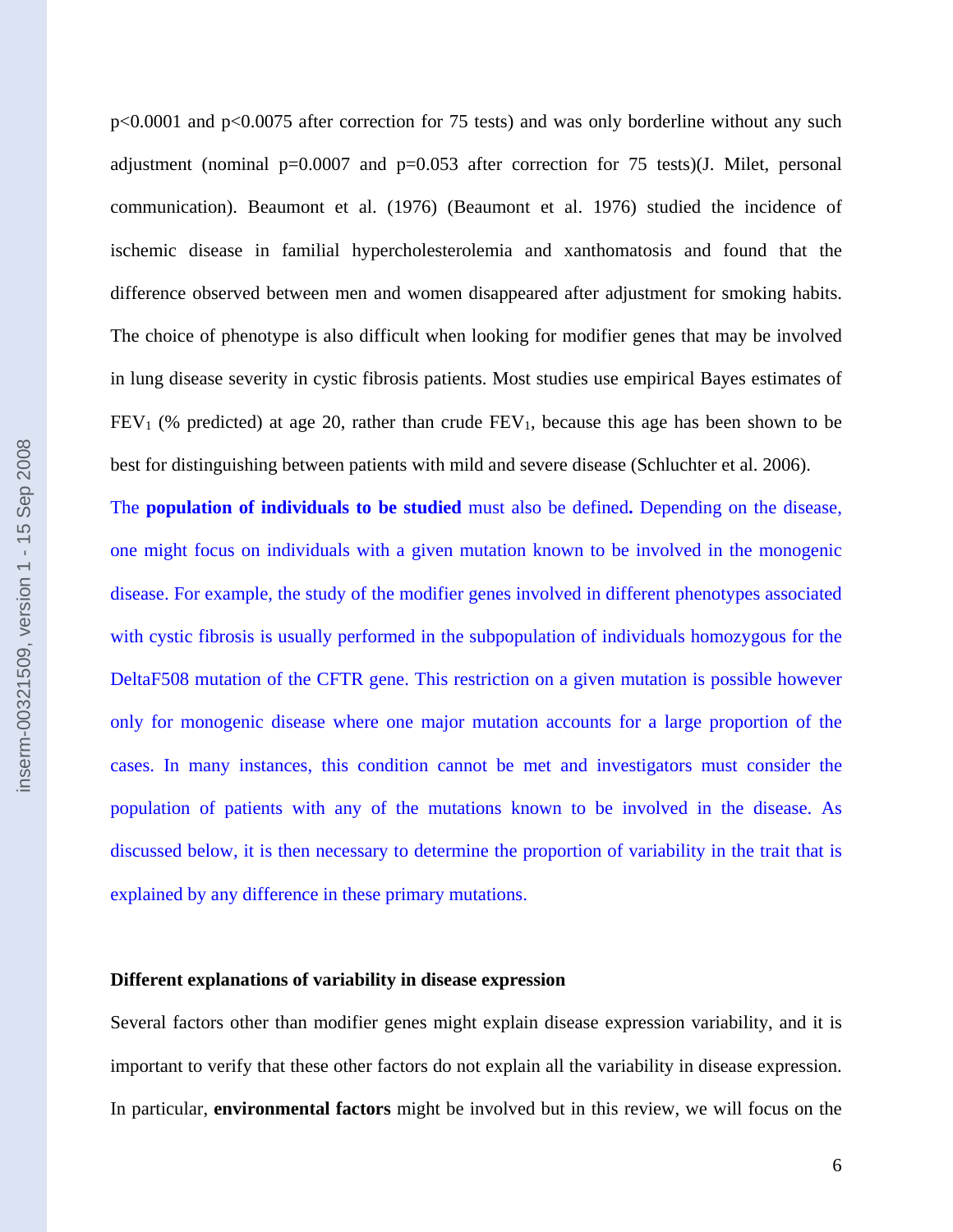genetic causes of disease expression variability.

#### *Genetic heterogeneity of the primary factor involved in the disease*

Genetic heterogeneity may either be at the gene level, with different genes involved in the different sub-entities of the disease, or at the mutation level, with different mutations of the same gene leading to different phenotypic expression of the disease. One major example of genetic heterogeneity is hypertrophic cardiomyopathy, an autosomal dominant disease that can be due to more than 300 different mutations, most of them (~65%) located in two genes encoding the sarcomeric proteins MyBPC3 and Myh7. Survival time is longer for patients with an MyBPC3 mutation than for those with an Myh7 mutation (Charron et al. 2002; Richard et al. 2003). However, heterogeneity at the mutation level might also influence survival time, as shown by Watkins et al. (Watkins et al. 1992) for mutations in Myh7.

Breast and ovarian cancers furnish another example. Breast cancer can caused by mutations in the BRCA1 or the BRCA2 genes. BRCA2 mutation carriers are at greater risk of developing ovarian cancer, but this risk also depends on the position of the mutation in these genes: in the BRCA1 gene, the risk is smaller when the mutation is in exons 13 to 24 (Shattuck-Eidens et al. 1995) and in the BRCA2 gene, the risk is greater when the mutation is at the 3'end of the gene, compared with the 5'region (Gayther et al. 1997). Another example is cystic fibrosis, where pancreatic insufficiency is usually observed in patients homozygous for severe mutations of the CFTR gene (class I, II or III mutations).

The age of onset in Huntington's disease (HD) is also an interesting example. This disease is caused by an autosomal dominant expanded triplet (CAG) repeat, located in the huntingtin gene on chromosome 4p16.3. Alleles with more than 40 CAG repeats are considered fully penetrant, but some significant differences in the age of onset of motor symptoms depend on the specific CAG count: a higher number of repeats is associated with earlier onset.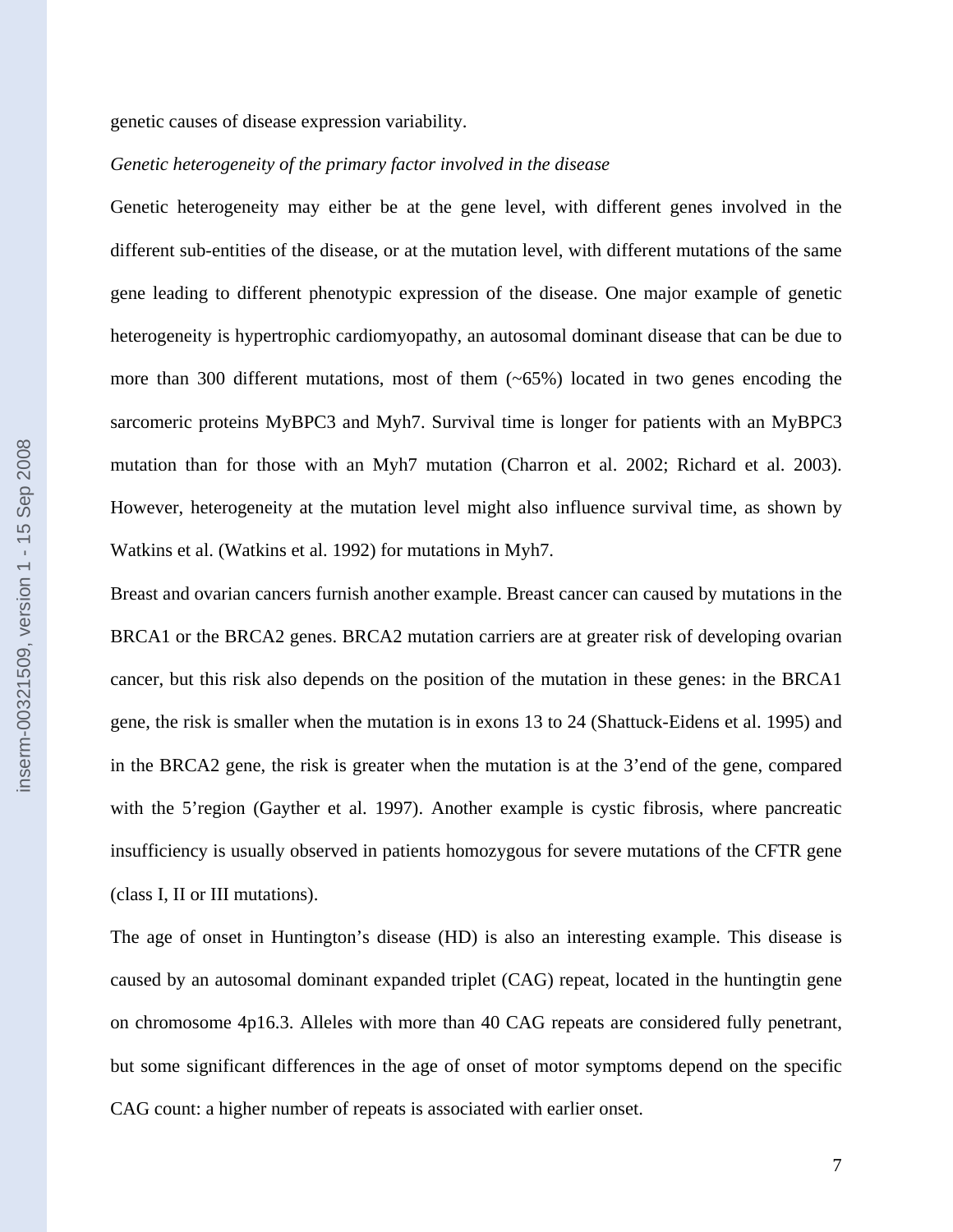Verifying that genetic heterogeneity does not explain all the phenotype variability of interest is an important step, because this issue may have implications for which patients should be studied and specifically, whether the study should be limited to patients who do or do not carry a given mutation. It can also help guide the choice of the clinical phenotype to be studied. To study a quantitative phenotype, for example, the age of onset of motor symptoms in HD, clinical phenotype might be defined by determining the proportion of the total variance in the trait that is explained by the mutation type (bearing in mind that variance is a measure of statistical dispersion, averaging the squared distance of its possible values from the expected value). Using data on 443 HD patients with CAG repeats ranging from 40 to 86, Wexler et al. (Wexler et al. 2004) found that the length of the repeat accounted for 72% of the variance in age of onset. Accordingly the residual age of onset after accounting for the contribution of the CAG repeat lengths is an appropriate phenotype to study.

# *Effect of another variant in the gene in cis or trans position*

Phenotypic variability might also be due to the effect of another variant in the gene, in either the trans or cis position to the primary mutation. In some dominant diseases, clinical expression may depend on the normal allele (trans effect). Good examples are erythropoietic protoporphyria, where a low expressed allelic variant of the ferrochelatase gene located in trans from the mutation explains the variability in disease expression (Gouya et al. 1996; Gouya et al. 2006; Gouya et al. 1999) and hereditary elliptocytosis, where the  $\alpha^{\text{LELY}}$  allele increases mutation expression when it is located in trans position to the mutation (Delaunay et al. 1995). Alternatively, cis effects might be suspected when the haplotype carrying the disease mutation varies with the clinical phenotype. A striking example is that of Creutzfeldt-Jakob and familial fatal insomnia: carriers of a single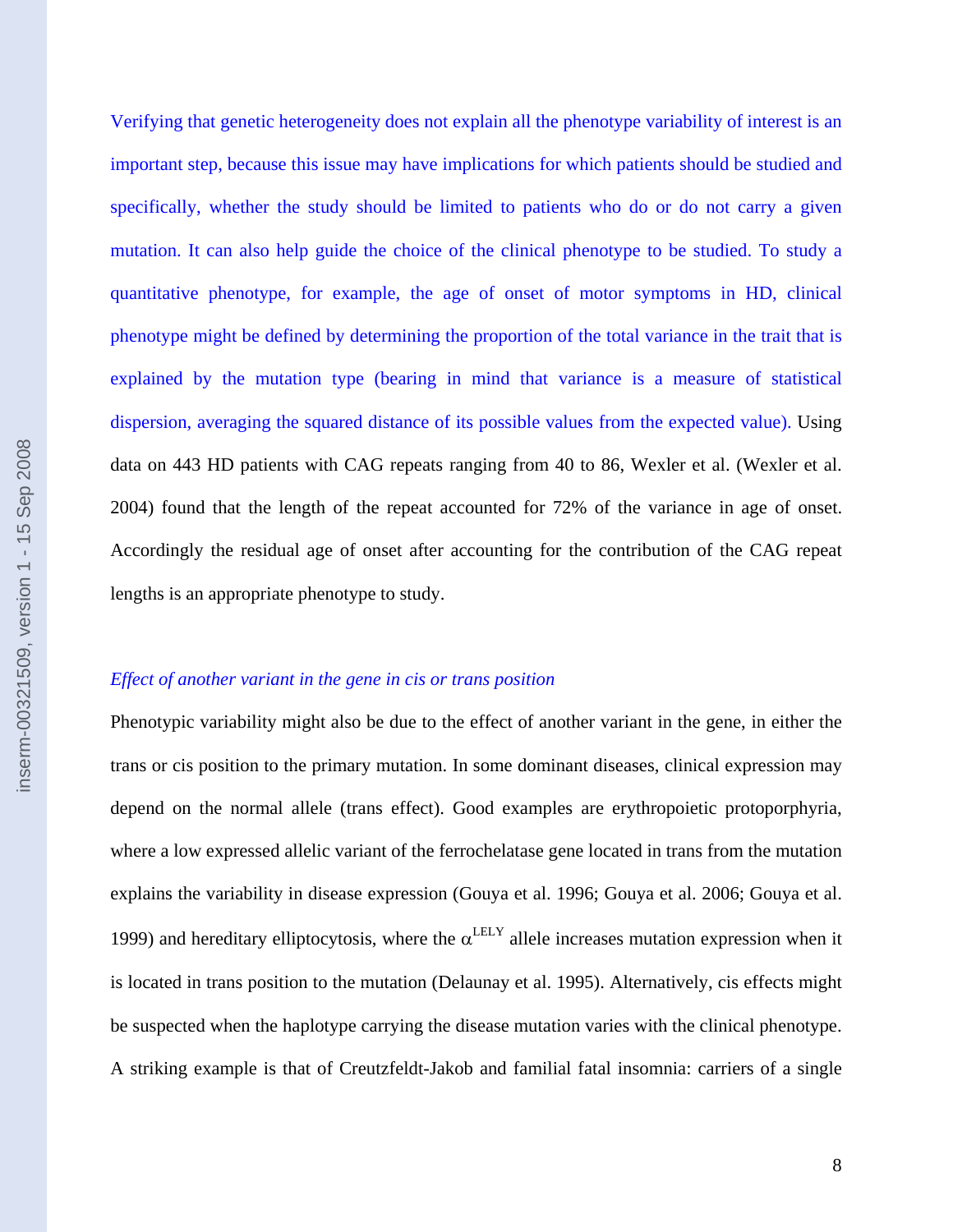mutation in codon 128 of the prion protein gene located on chromosome 20 develop one or the other disease depending on a polymorphism at codon 129 of the same gene that codes for two different amino acids — valine or methionine (Goldfarb et al. 1992).

#### *Modifier genes of disease expression*

Disease expression variability might also be explained by the effect of genes other than the primary one involved in the disease, and it is these that are usually referred to as modifier genes. Their effect on disease expression may vary from strong effects under a "monogenic-like" model to much milder effects under a "multifactorial-like" model.

Under the monogenic-like model, a single modifier gene exhibits rare fully or almost fully penetrant mutations that explain all or a very important part of the variability in disease expression. Examples of this type of modifier genes can be found among the genes involved in the splicing machinery (see the recent review of Wang and Cooper (Wang and Cooper 2007)).

Under the multifactorial-like model, disease expression depends on the effects of several genetic variants located in different modifier genes that, by themselves, only explain a small proportion of the variability but interact both with one another and with environmental factors. This is probably the most common situation and is the one on which we have chosen to focus. These genetic modifiers are in fact very similar to the genetic risk factors involved in complex diseases, and the same strategies are used to help uncover these genetic modifying factors. The main difference is that population sizes are much more limited.

### **Evidence for the role of genetic factors in the variability of disease expression**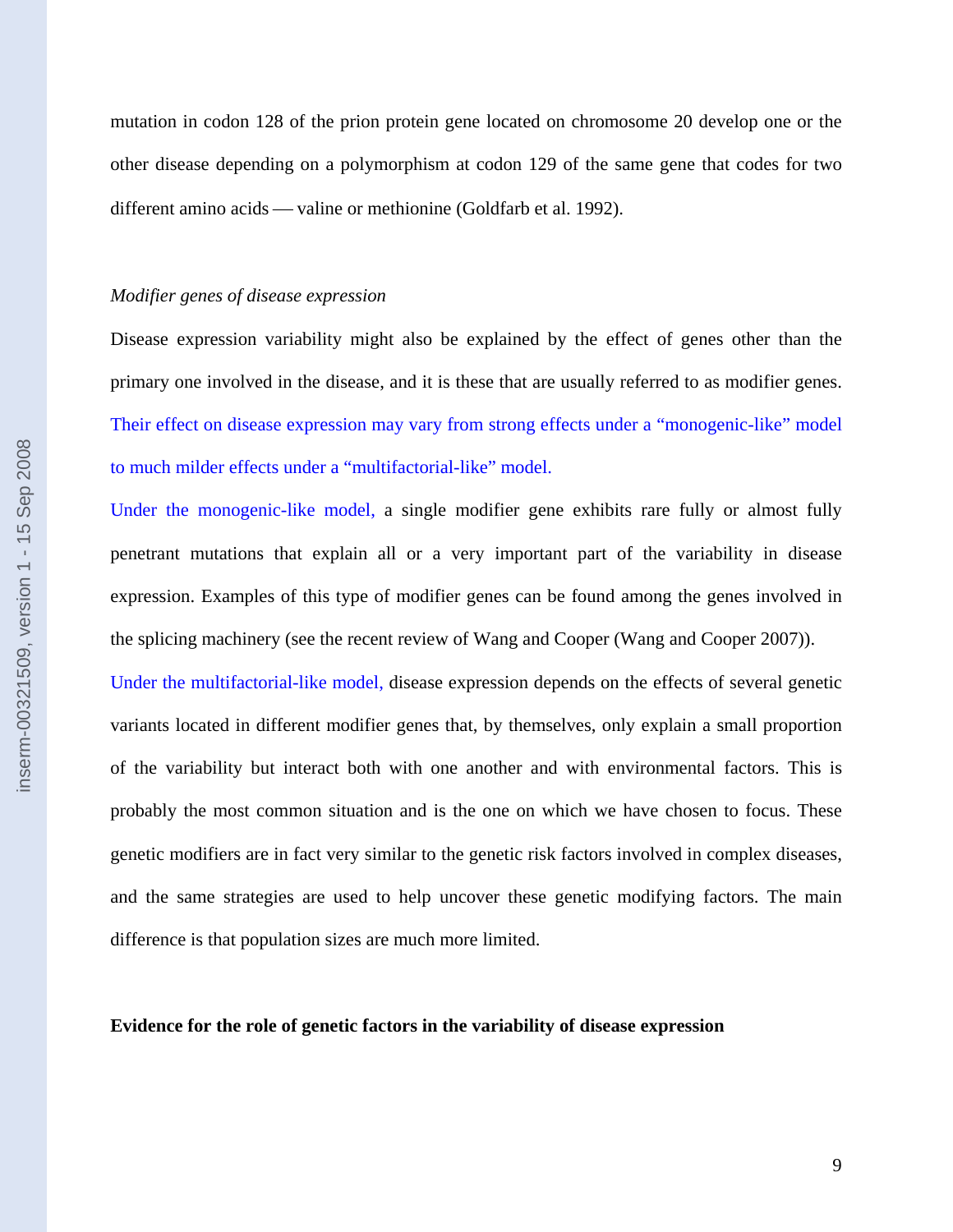Before planning the search for genetic factors involved in any monogenic variability in disease expression, **the role of familial factors** must be shown by comparing the correlation of the phenotype of interest in related and unrelated patients. If genetic factors play a role, **inter-family variability** should be greater than **intra-family variability**. This is often difficult to study especially for rare monogenic diseases. Even for more common diseases such as cystic fibrosis (CF), the task is not necessarily easy since genetic counselling and prenatal diagnosis have considerably reduced the number of families with multiple affected individuals. A recently published article by Vanscoy et al. (Vanscoy et al. 2007) collected data about the severity of lung disease in 231 sibling pairs affected by CF. This was possible only through a huge project, the "CF Twin and Sibling Study," which involves 71 CF care centers throughout the United States.

If possible, collection of **data on twins** can be especially useful in showing that genetic factors are included among these familial factors and in obtaining estimates of the heritability associated with different phenotypes of lung disease severity. The study by Vanscoy et al. (Vanscoy et al. 2007) studied both monozygotic and dizygotic CF twins and concluded that modifier genes are likely to be involved in the variability of CF lung disease.

Another way of demonstrating the role of genetic factors in disease expression variability is to take advantage of **particular population contexts,** as in the study of the age of onset of HD in Venezuelan kindreds (Wexler et al. 2004), the largest and best characterized HD population in the world (Okun and Thommi 2004). Most affected individuals are descendents of one woman who lived in the early nineteenth century in a stilt village on Lake Maracaibo, died from HD and passed her abnormal allele through ten generations. Using data about 443 heterozygous members of the Venezuelan kindreds with CAG repeat lengths varying from 40 to 86 and applying a variance component approach to the residual age of onset phenotype (after accounting for the repeat length contribution), Wexler et al. showed that this phenotype has a 38% heritability and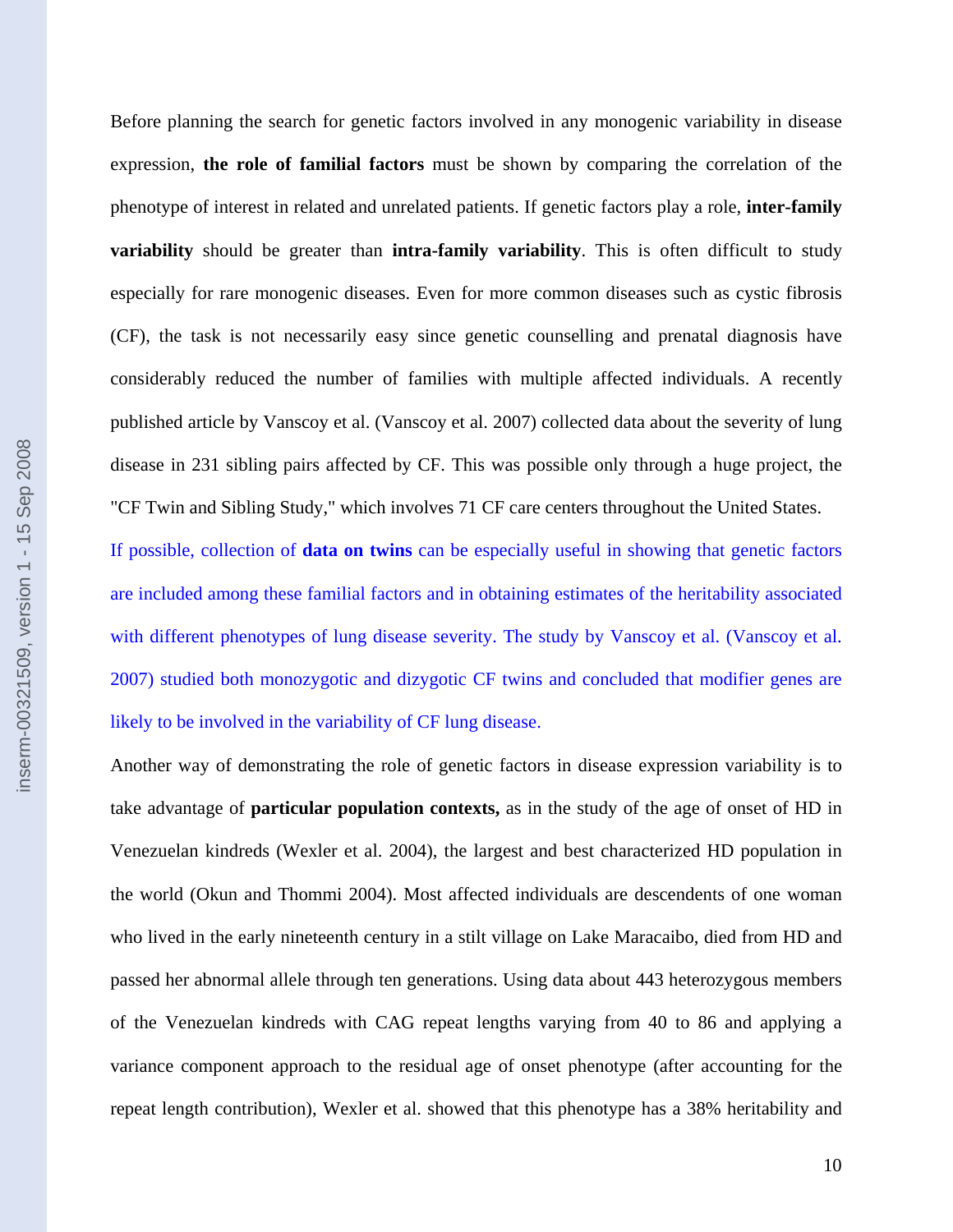therefore that genetic factors besides the CAG repeat lengths are probably involved in the determination of age of HD onset (Wexler et al. 2004).

Twin and sibling studies might also provide clues to the genetic model underlying disease expression variability. We would expect to see a complete or almost complete phenotypic correlation within families if this variability were explained by the existence of different mutations and, similarly, if cis-acting genetic variants were involved. If rare trans-acting genetic variants play a causal role, phenotype concordance would be expected in about half the siblings and complete concordance in monozygotic twins. For modifier genes in a monogenic-like model, a similar pattern of concordance would be expected with complete or almost complete concordance in monozygotic twins, while concordance rates for modifier genes in a multifactorial-like model would be much smaller.

#### **Strategies to show the role of genetic modifiers**

Strategies used to show the role of genetic factors in phenotypic expression are often classified into two categories **depending on the type of data available**: linkage studies and association studies. Another distinction often made is based on the approach, which can be either a **systematic approach** where the whole genome is scanned or a **more focussed approach,** where candidate genes or candidate pathways are selected.

# *Linkage analysis of family data*

If data are available about affected siblings, one useful analysis may be a linkage screen, which compares the number of alleles shared identical by descent by affected sibs between phenotypically-concordant and discordant sibpairs. Three types of affected sibpairs can in fact be distinguished f**or qualitative (binary) phenotypes**: sibpairs concordant for the phenotype of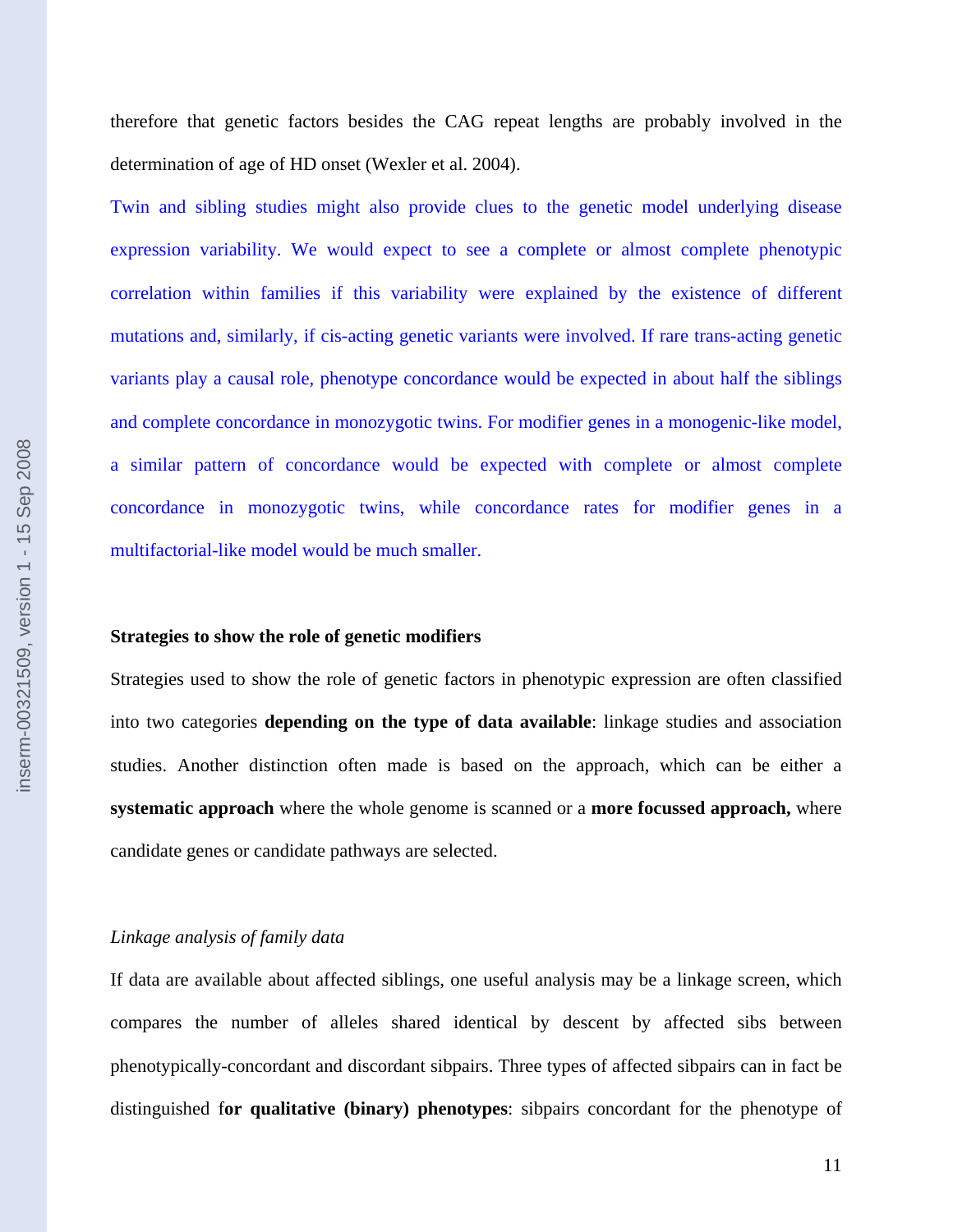inserm-00321509, version 1 - 15 Sep 2008 inserm-00321509, version 1 - 15 Sep 2008

interest, sibpairs concordant but without the phenotype and sibpairs discordant for the phenotype. Note that concordant sibpairs without the phenotype of interest are often included in linkage studies to search for modifier genes. Depending on the genetic model and in particular on the prevalence of the phenotype of interest in the patient population and on its recurrence among siblings (Houlston and Tomlinson 1998), these concordant sibpairs without the phenotype might not be helpful in detecting linkage with this phenotype, but they can help to show genetic factors that protect against it. Such a linkage strategy was used to search for genetic factors involved in meconium ileus in CF patients. Zielenski et al. (Zielenski et al. 1999) studied a sample of 152 CF affected DeltaF508 homozygous carrier sibpairs. The distribution of affected sibpairs sharing 2, 1 and 0 alleles identical by descent observed in the 19q13 region differed according to whether both sibs had meconium ileus. A strong departure from the expected proportions of ¼, ½ and ¼ was observed, especially in the sibpairs discordant for meconium ileus (see Table 1). On average they shared fewer alleles identical by descent than expected. Because most of the evidence for linkage came from this category of patients, discordant sibpairs might in fact have been used to search for modifier genes. Computing power under various genetic models, Houlston and Tomlinson (Houlston and Tomlinson 1998) showed that the power to detect linkage could be considerably increased by using phenotypically discordant sibpairs, compared with concordant pairs. The range of models investigated was limited, however, because they considered only the effect of a dominant or a recessive gene with high penetrance. Under scenarios with smaller penetrances, the required sample sizes would be very large and impossible to collect. Discussions of the relative interest of the different types of affected sibpairs can also be found in the literature on using linkage analysis to search for genetic risk factors involved in multifactorial disease (see for example (Rogus and Krolewski 1996)). A more recent genome-wide linkage study aimed at

identifying genetic factors involved in the occurrence of meconium ileus in CF did not confirm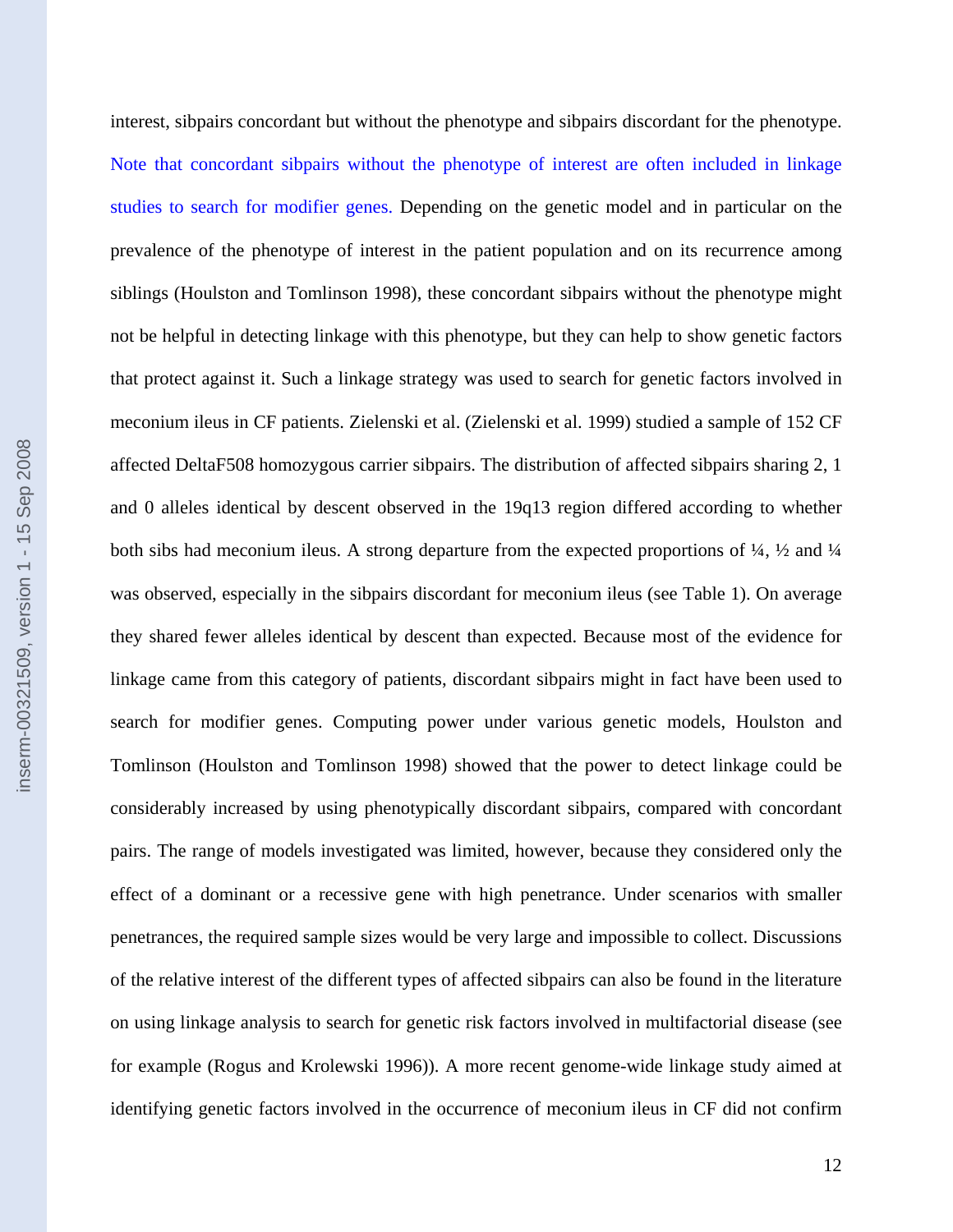the linkage with the 19q13 region but found regions of suggestive linkage on chromosomes 4q35, 8p23 and 11q25 (Blackman et al. 2006).

Linkage analyses **for quantitative phenotypes** can also be performed with several different methods, including variance components. One example is the study of the age of onset of motor symptoms in HD by the HD-MAPS group (Li et al. 2003). A genome-wide scan of 629 affected sibpairs from 295 families used a variance component approach to age at onset, adjusted for the number of CAG repeats. It found evidence suggestive of linkage (LOD  $\geq$  2.19) with two regions of chromosome 6 (6p21-23 and 6q24-26). A more recent study by the same group of 102 additional sibpairs confirmed the linkage with the 6q region (Li et al. 2006) with a LOD of 4.94 on the combined sample of more than 700 sibpairs. Methods other than variance component that can also be used to search for linkage with quantitative phenotypes include Haseman-Elston regression and Bayesian methods (for a review, see (Feingold 2001)).

It is also possible to dichotomize the quantitative phenotype rather than analyzing it, and then use the same methods as for qualitative traits. The choice of the optimal cutoff point for dichotomization is not necessarily easy, however, methods to optimize this point should be considered. The ordered subset analysis (OSA) method proposed by Hauser et al. (Hauser et al. 2004) might be of particular interest in the search for genetic modifier. The idea of the method is to use the information on a quantitative covariate to rank affected sibpairs in subsets of increasing size where linkage is tested with the disease. It was presented as a method to test for linkage in the presence of genetic heterogeneity but it can also be useful for determining the role of modifier genes in Mendelian diseases.

Although linkage analyses can successfully identify modifier genes, they also have limitations, which are summarized in Table 2. In particular, they lack power to detect the effect of frequent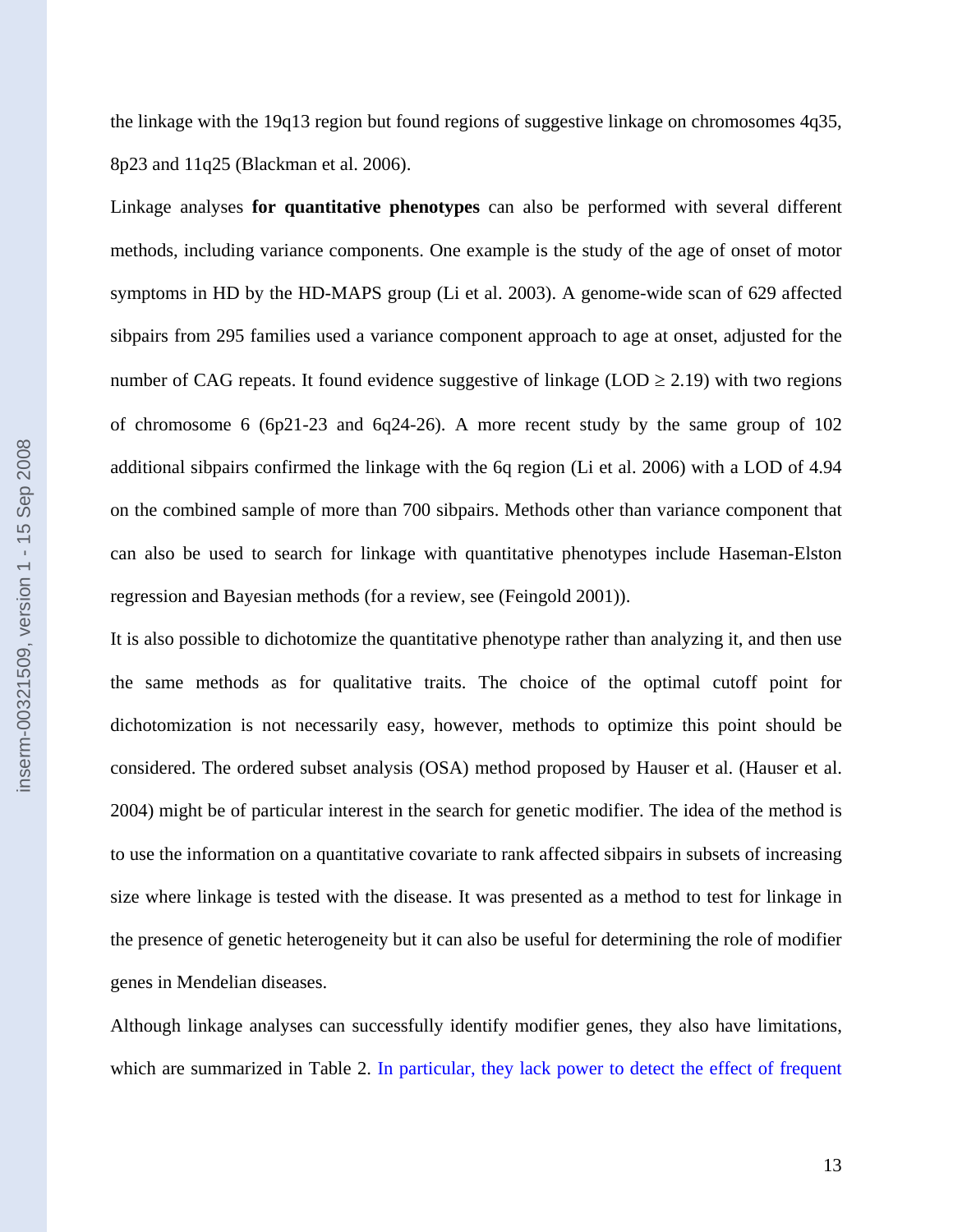alleles. Because such alleles are likely to enter genealogies more than once, tracking them can be difficult.

#### *Association studies of case-control data*

An alternative strategy to linkage consists in testing for associations in case samples. This is the most widely used strategy in the search for modifier genes involved in CF-associated lung disease, probably because it requires sampling patients only, rather than collecting family data, as in linkage studies. **For qualitative phenotypes**, the distribution of marker genotypes is compared in patients with and without the phenotype of interest to detect markers that show differences. These may be involved in phenotype expression or associated (in linkage disequilibrium) with loci involved in phenotype expression. **For quantitative phenotypes**, the average value of the phenotype for the different genotypes can be compared with ANOVA or t-tests. Depending on the phenotype and the model underlying the effect of the modifier gene on the trait, power may be increased with the first approach after dichotomization of the trait (Fardo et al. 2007). As in linkage studies, however, the choice of the appropriate cutoff point might not be easy, and methods that rank cases based on their quantitative traits, with measures similar to the OSA method, should be considered (Macgregor et al. 2006).

The major limitation of population-based association tests is that once an association is detected, it is often difficult to determine if it is due to the direct effect of the polymorphism of interest on the trait, to the effect of another variant in linkage disequilibrium with the markers being studied, or to another unknown confounding factor that might not even be genetic. To illustrate the latter possibility, consider a multicenter study of CF-associated lung disease where care practices differ substantially between centers. Suppose that, in center A, patients show a milder form of the disease because of a better care practice and that moreover in the region where center A is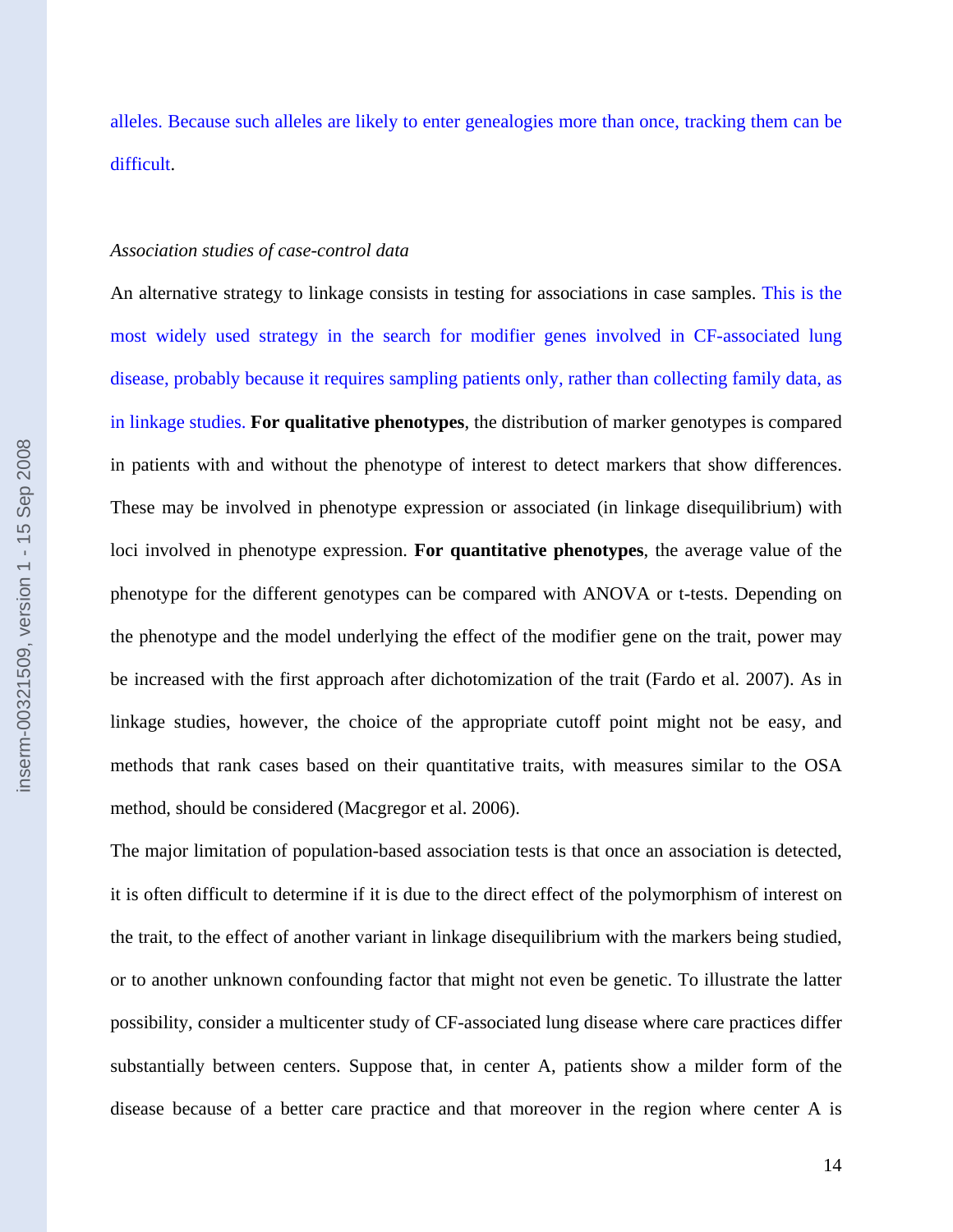located, there are also important allele frequency differences at one marker M, compared with the population in other regions. An association between marker M and lung disease severity might then be found, not because marker M is indeed involved but because the subgroup of patients with the mild forms will have an excess number of individuals from center A where allele frequencies at marker M are different. This is the well-known issue of population admixture, encountered in population-based association studies. The problem is probably even more acute in the search for modifier genes, which require multicenter studies to collect large enough patient populations and which may consider phenotypes more subtle than affected versus unaffected. Several methods to help prevent false conclusions due to population admixture have been proposed, ranging from careful matching to the use of random markers to help detect hidden subpopulations (Cardon and Palmer 2003). These strategies appear to be used relatively rarely in the search for genetic modifiers, and population stratification is often neglected. The recent availability of large samples of individuals genotyped for hundreds of thousands of markers has demonstrated that allele frequency differences between populations are a concern even within populations previously considered relatively homogeneous (Choudhry et al. 2006; Steffens et al. 2006).

New methods are currently being developed to account and correct for population stratification in association studies (Epstein et al. 2007; Li and Yu 2008; Luca et al. 2008; Price et al. 2006). Another strategy consists in using family-based association tests with case-parent trio designs and the transmission disequilibrium test (TDT) (Spielman et al. 1993). The advantage of this approach is that it tests for both linkage and association and thus ensures that any significant results are not due to population admixture. The basic idea of these tests is to compare the alleles that parents do and do not transmit to their affected children. Thus, the search for modifier genes must examine whether or not there is a difference in parental transmissions according to the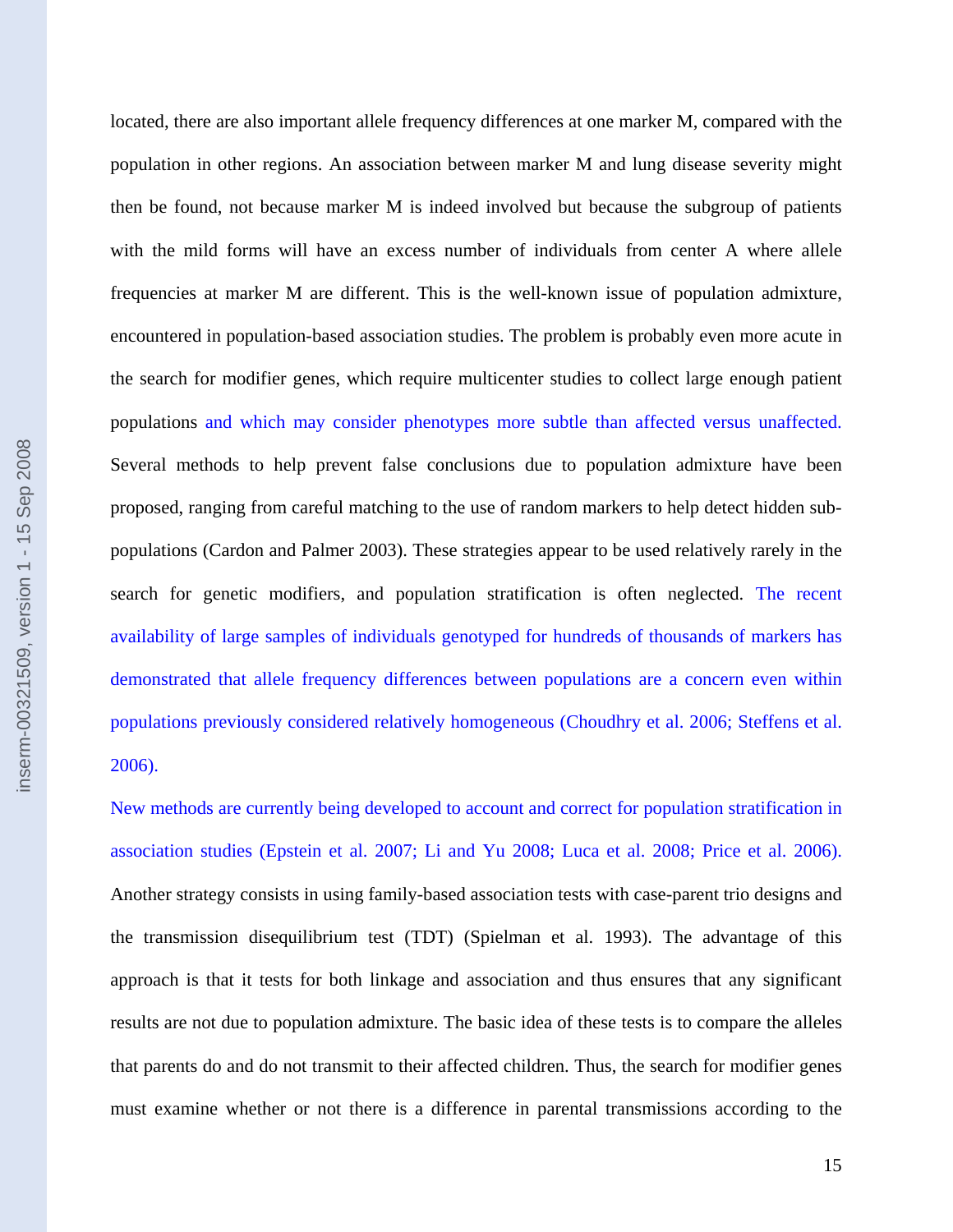phenotypic categories of the affected children. The sampling of case-parent trios might not be difficult when studying diseases such as CF, which occur early in life, but this strategy has never been used to identify genetic modifiers.

When the phenotype of interest is quantitative, different methods have been proposed to test for associations with case-parent trio data. One is the quantitative TDT (QTDT) method, which relies on a variance component approach (Abecasis et al. 2000). Alternatively, one might consider ordered TDT (OTDT), which, like the OSA method for linkage analysis, is based on the ordering of patients as a function of their quantitative phenotypic measures (Perdry H et al. 2007). The method's aim is to find a critical value of the phenotypic measure that separates the trios into two groups with significantly different transmission rates. No assumption about the distribution of the phenotype in the population is made, contrary to the QTDT method, which requires normal distributions. Perdy et al. found the OTDT to be more powerful than the QTDT in a large variety of models(Perdry et al. 2007).

#### *Blind search: Systematic genome-wide screens*

The systematic screen, which consists in searching for the genetic factors involved in the phenotype of interest over the whole genome, was initially only possible for linkage testing. Maps of ~400 microsatellite markers spaced an average of 10 centimorgans (cM) apart over the whole genome were available and could be used to perform linkage tests. This intermarker distance was enough to ensure good coverage of the genome when information about the cosegregation of phenotype and markers in families was used. A much denser map is needed, however, to test for associations. Only very recently have such maps become available, through international projects such as HapMap (www.HapMap.org). Maps of single nucleotide polymorphisms (SNPs) are now available that provide good coverage of all common variations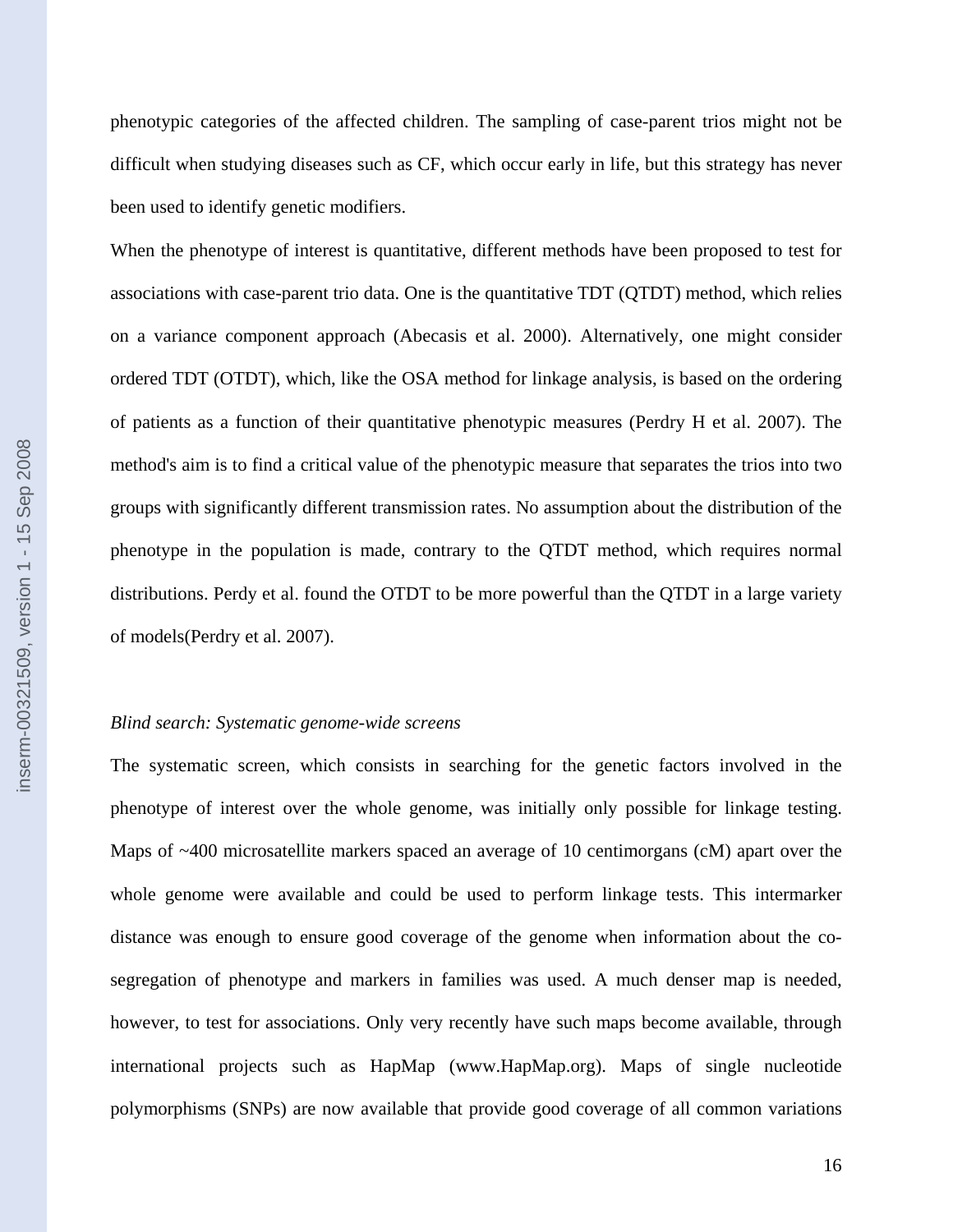(those with a minor allele frequency of more than 5%) of the human genome. These maps include more than several hundred thousand markers that are available in chips (the new Affymetrix genome-wide SNP-array 6.0 includes 1.8 million genetic markers randomly chosen to cover the genome, and its competitor, the Illumina Human1M BeadChip, allows genotyping of 1 072 820 markers, an important proportion of them located in genes). In recent years, these chips have been used to perform genome-wide association (GWA) studies to search for the genetic risk factors involved in complex diseases such as Type-2 diabetes, obesity, age-related macular degeneration, Crohn disease, etc.

In age-related macular degeneration, an association was detected after a genome-wide screen with the early 100K chips on 96 cases and 50 controls with an intronic SNP located in the complement factor H gene. After re-sequencing the region, a nonsynonymous Y402H polymorphism (due to a T to C base change at SNP rs1061170) in linkage disequilibrium with the primary associated SNP was suggested to be polymorphism involved in disease susceptibility (Klein et al. 2005). Subsequent studies have confirmed this association, and a meta-analysis estimates that the risk is increased by 6 and 2.5 for, respectively, the homozygous and heterozygous carriers of the C allele at rs1061170 (Thakkinstian et al. 2006). This study on agerelated macular degeneration is often used as a proof-of-principle that GWA studies might work even with small samples; however, this is only one example among many others where genetic factors are found to be associated but confer very small risks (odds ratio of less than 1.5). A good example is the GWA studies performed on type-2 diabetes. Six GWA studies published in 2007 provided evidence for 6 new gene regions. Added to the five genes already known to be associated with type-2 diabetes, this makes a total of 11 gene regions associated with this disease with risk allele frequencies ranging from 0.31 to 0.87 and allelic odds ratio from 1.10 to 1.37 (Frayling 2007). To obtain the statistical evidence needed to detect such factors, very large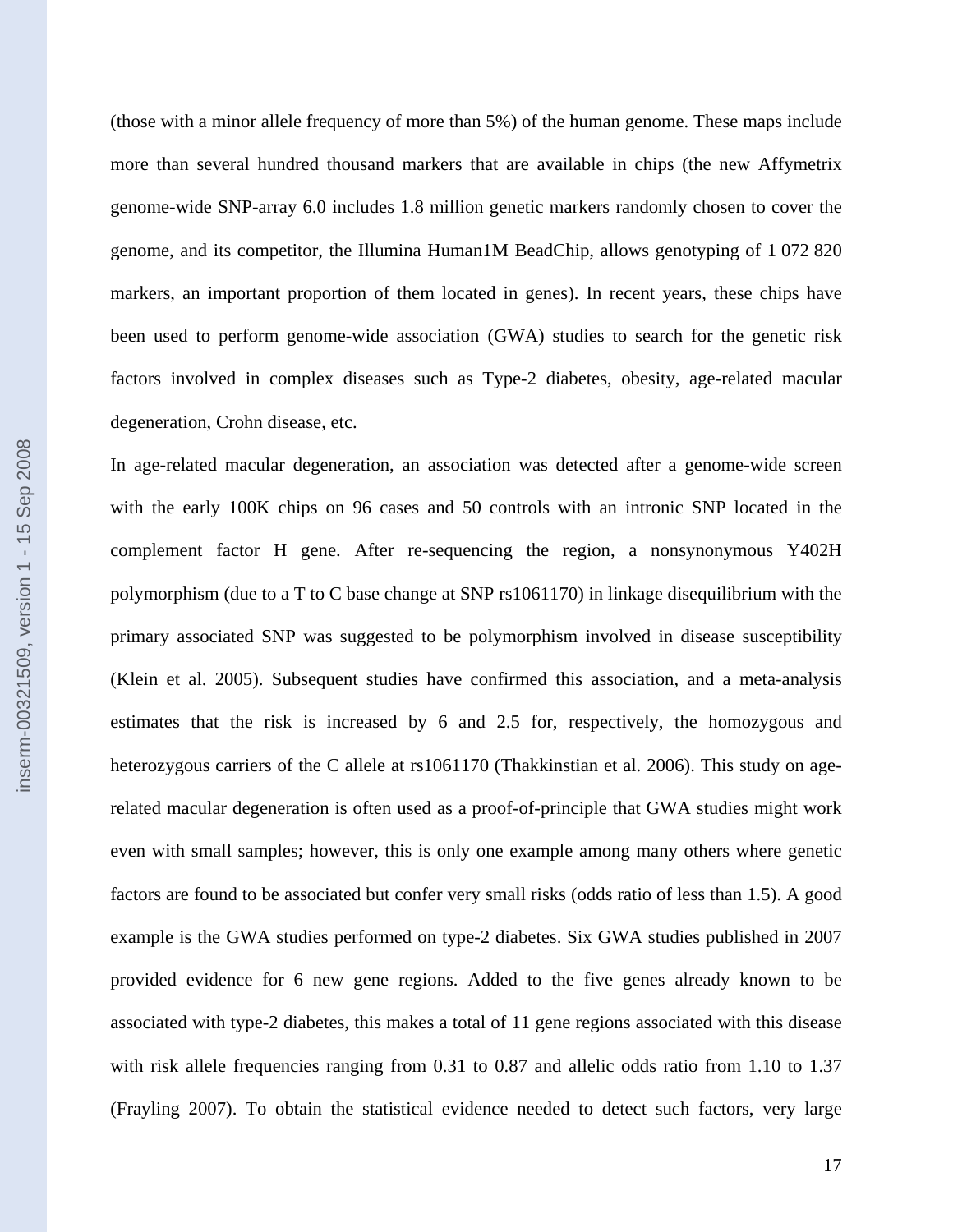samples of several thousand cases and controls are needed. Indeed, the large number of markers tested makes it necessary to correct for multiple testing and thus to use very stringent criteria to conclude in a significant association (see BOX 1 for the multiple testing issue). Investigators will find this still more difficult when searching for modifier genes, because they will need to consider patient sub-samples and will rarely have available sufficient large samples. Figure 1 reports the required sample sizes to detect the association with a 80% power, on the assumption of a genetic risk factor with an effect similar to that reported by Drumm et al. (Drumm et al. 2005) for the C509T polymorphism of the TGFβ1 gene in CF-associated lung disease. Sample inserm-00321509, version 1 - 15 Sep 2008 inserm-00321509, version 1 - 15 Sep 2008sizes are reported for both population-based and case-parent trio samples, and a Bonferroni correction for multiple testing is performed to ensure that the global type-one error rate is less than 5%. If 500,000 markers are tested to cover the whole genome, 1905 individuals with the phenotype of interest and 1905 without it will be required to ensure 80% power to detect the association. For modifier genes, this means 3810 patients with mutations involved in the Mendelian disease, a number completely unrealistic even for the most frequent Mendelian disorders. A case-parent trio design would require 1914 patients and their parents. Although this sample size is also impossible to collect, it offers a non-negligible economy in terms of number of patients and shows that the trio design deserves more attention in modifier gene studies. Also note that when new associations are described, replication studies of independent samples are essential. Guidelines for replicating genotype-phenotype associations have been proposed (Chanock et al. 2007), but they are difficult to follow when looking for genetic modifiers since independent samples of sufficient sizes with the same phenotypic information as the initial

sample may simply not exist.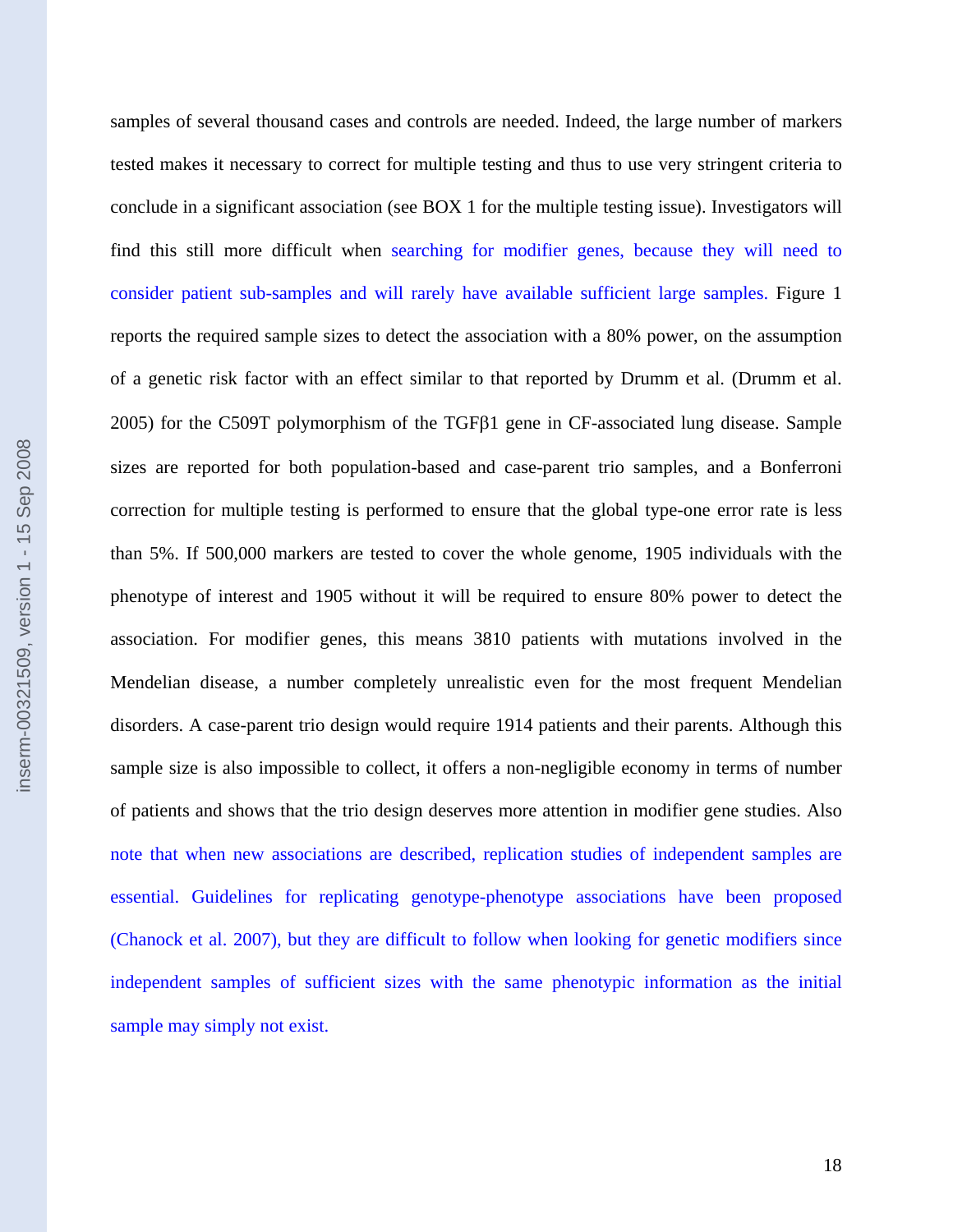#### *Biology-driven approach: Candidate gene tests*

Instead of blind searches for modifier genes over the whole genome, it may be wiser to focus on a more limited number of carefully chosen genes, the so-called candidate genes. The difficulty here is choosing these candidates. Different approaches can be used to select them. One might look first at the genes involved in the same pathway as the primary mutation in the disease. For example, for familial hypercholesterolemia due to a mutation in the LDL receptor gene, genes of the lipoprotein pathway are good candidates. Alternatively, one might decide to focus on genes located in another pathway and involved in somewhat more indirect disease consequences. In CF, for example, candidate gene studies have considered genes involved in the inflammatory process. In hereditary hemochromatosis, a recent study showed that genes in the BMP pathway and involved in the expression of hepcidin, a peptide hormone produced by the liver that controls plasma iron concentration, might be promising candidates to explain the penetrance variability of the HFE p.C282Y mutation in homozygote carriers (Milet et al. 2007). Interestingly, the authors focused on an indirect measure of disease penetrance, the serum ferritin levels of C281Y homozygotes. This is the first association detected between common variants in genes of the BMP pathway and iron burden. Further studies will need to determine if this is specific to p.C282Y carriers, by testing for the effect of these variants on serum ferritin levels in the general population. Another example involves dilated cardiomyopathy, where candidate genes in different pathways are being studied, in particular the beta-adrenergic pathway and the reninangiotensin-aldosterone system. New approaches have also been used based on animal models, which allow a better control of the environment (Komajda and Charron 2004).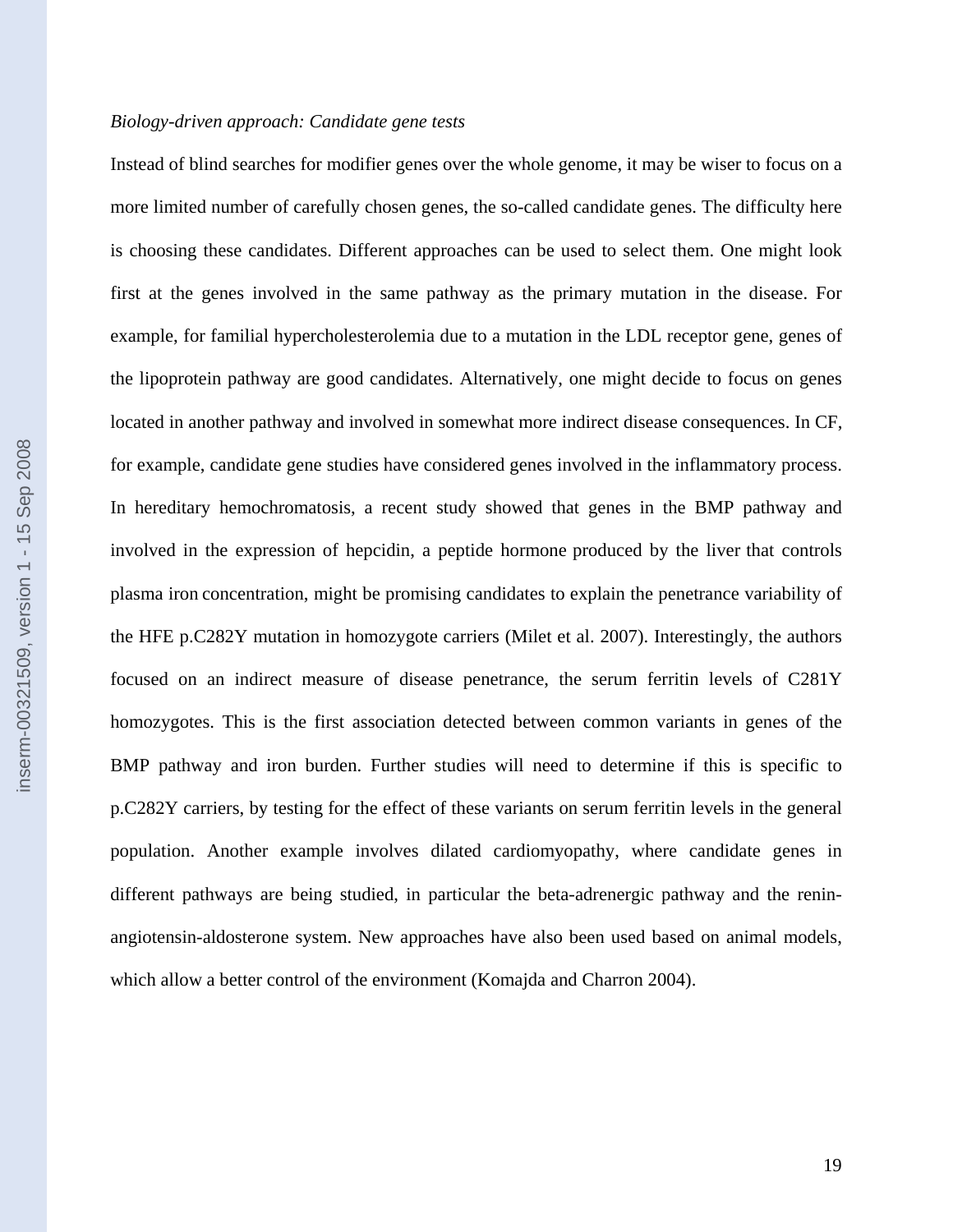# **Discussion**

When the clinical expression of a monogenic disease varies considerably between patients, it is tempting to try to explain it by the effect of some other genetic factors that modify the expression of the primary mutation, i.e., modifier genes. However, before launching expensive and timeconsuming genetic studies to identify these genetic modifiers, it is important to make sure that they really exist and that environmental factors or other mechanisms, such as genetic heterogeneity, do not suffice to explain this clinical variability. Investigators should also keep in mind that the effect of modifier genes might be very complex, as it is for the genetic risk factors involved in common diseases. Several genetic variants might be involved and may interact to modulate the effect of the primary mutation. It is even possible that phenotypic variability may be explained not by the patients' modifier genotypes but by their mothers' genotypes, as recently reported for the maternal Apo E genotype in Smith-Lemli-Opitz syndrome (Witsch-Baumgartner et al. 2007).

Structural genomic variations, such as copy number variants (CNVs), might also be involved in the variability of penetrance and phenotypic expression in Mendelian diseases (for a review see (Beckmann et al. 2007)). Some but not all of these CNVs can be detected because of their linkage disequilibrium with common SNPs, and alternative strategies will need to be developed to test for associations with both CNVs and SNPs. Recent reports concerning the functional structure of the human genome show that other mechanisms, such as differences in transcription, may also explain disease expression variability and that the transcription domain of genes might extend very far beyond the usual regulatory sequences. These findings open up new perspectives for the search of cis-acting alleles (Encode-Project-Consortium 2007).

An important issue in the search for modifier genes is the choice of study phenotype. It is often possible to use different variables to characterize disease expression, and studies of the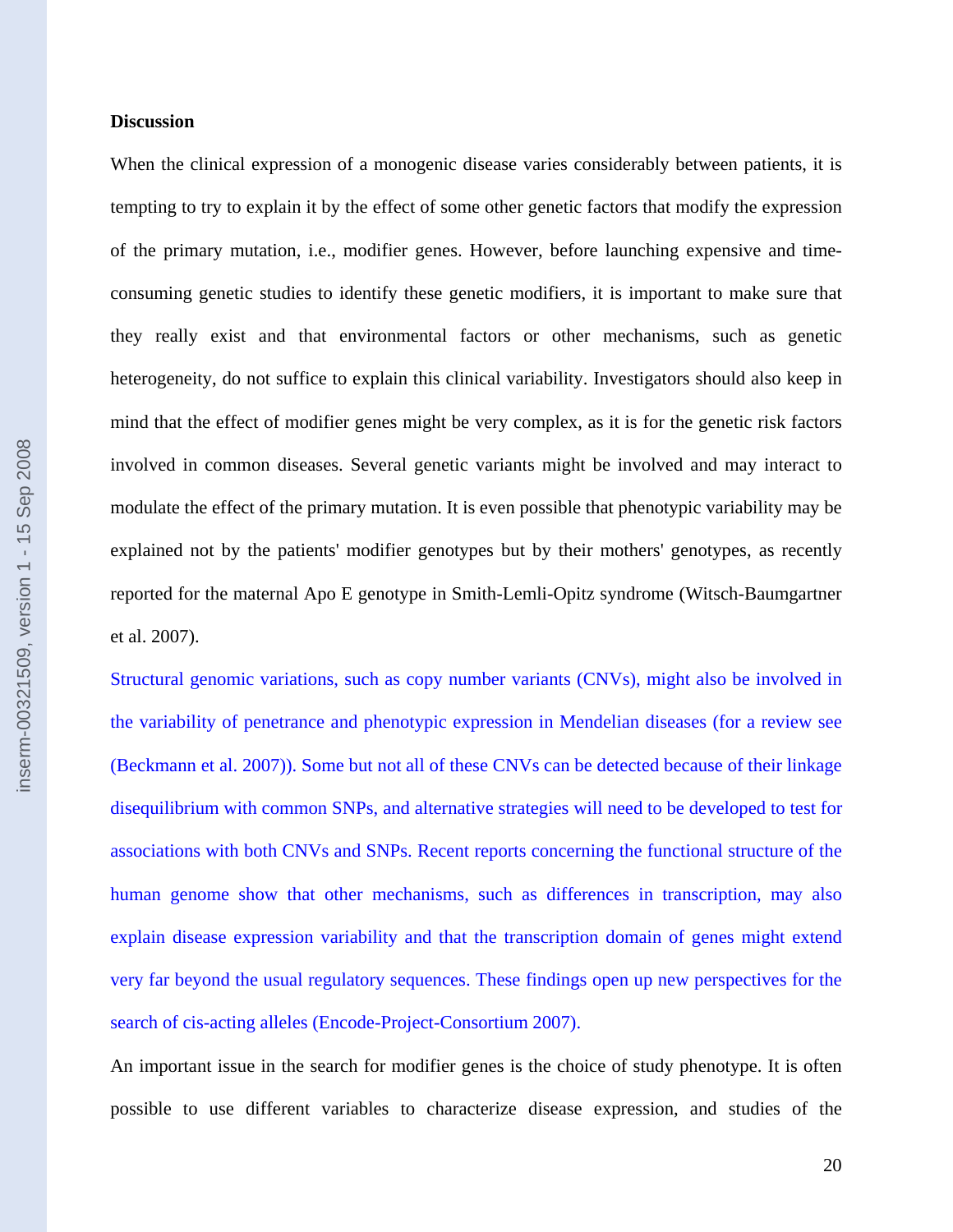heritability associated with them might help to choose the appropriate phenotype. The studies on CF and Huntington's disease illustrate this well. Nonetheless, it may be an impossible task for many Mendelian disorders because of the rarity of cases. The candidate genes may also dictate the choice of phenotype to look at, as in the example of hereditary hemochromatosis and the BMP pathway.

It is very tempting to follow the trend from restricted candidate gene studies to extensive genome-wide scans, as in the genetic studies of common diseases. There is not, however, a single best strategy that will work in all scenarios. The strategy depends, rather, on the model underlying the genotype-phenotype relation and since this model is not known, it is impossible to predict what will be found. Recent genome-wide association studies show that this strategy could work but it might also be disappointing, especially in modifier gene studies where only limited samples are available and replication on independent samples difficult. With the decreasing cost of genome-wide SNP arrays, it might be worthwhile to do whole genome chips and analyse only the candidate gene regions rather than to design special assays to study the candidate genes. This is true for candidate genes that are well covered in HapMap. However, recent studies show that a relatively high proportion of the common polymorphisms (minor allele frequency above 5%) detected in 500 genes through re-sequencing are not tagged by SNPs from HapMap, ranging from 50% to 20% depending on the population (Xu et al. 2007). The same study estimates that only approximately 30% of the nonsynonymous SNPs are in high LD with any HapMap SNP. This evaluation shows that candidate gene studies with re-sequencing of the selected genes in a subset of individuals remains a strategy to consider. It is also important to keep in mind that linkage information may be useful in understanding the role of a genetic variant in the phenotypic variation. Association and linkage provide complementary information and efforts to collect family data need to be continued (Bourgain et al. 2007; Clerget-Darpoux and Elston 2007). This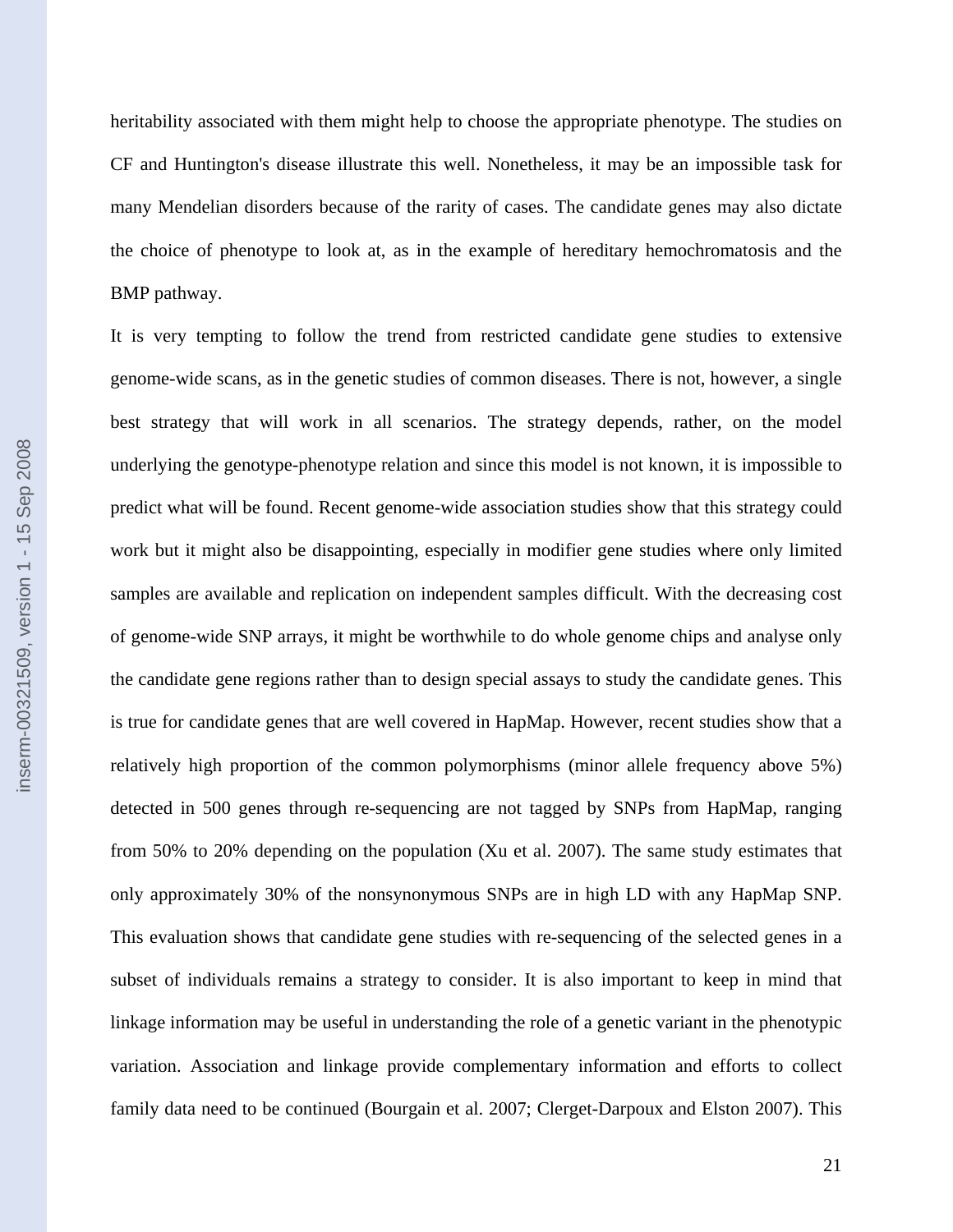is particularly true when studying modifier genes for which familial information might be more easily available.

The search for modifier genes is difficult but worth being pursued  $-$  not only for the direct possibilities it might offer patients affected by the disease but also for the better knowledge of biological pathways that will flow indirectly from this quest. Although interest has shifted gradually from monogenic to more common multifactorial diseases, it is important to keep in mind that monogenic diseases represent a simpler model of diseases that teach us many things about the genetic basis of more complex diseases (Antonarakis and Beckmann 2006). The study of Mendelian disorders may also lead to the discovery of novel drug targets (Brinkman et al. 2006).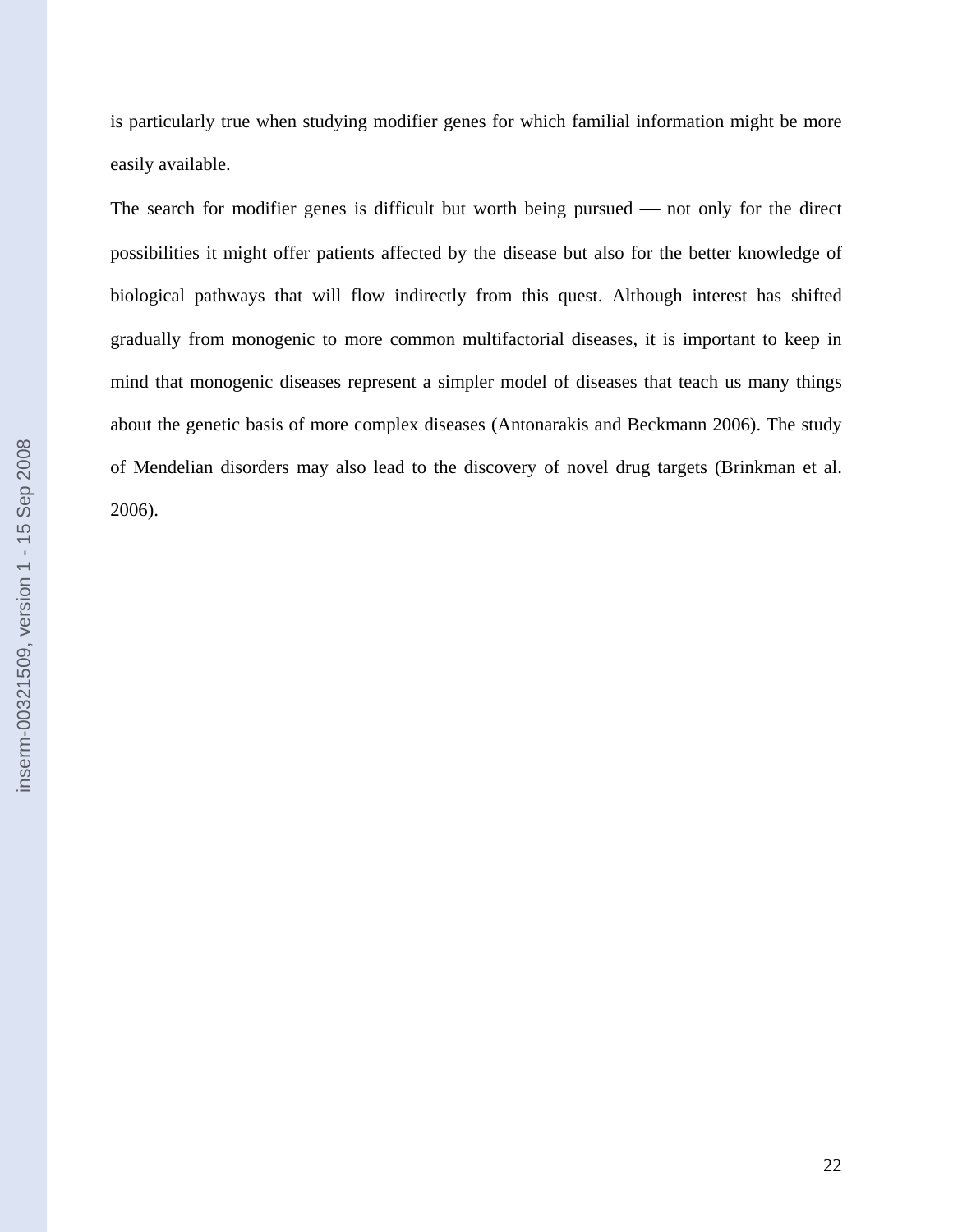# **References**

- Abecasis GR, Cardon LR, Cookson WO (2000) A general test of association for quantitative traits in nuclear families. Am J Hum Genet 66: 279-92
- Antonarakis S, Beckmann J (2006) Mendelian disorders deserve more attention. Nat Rev Genet 7: 277-82
- Beaumont V, Jacotot B, Beaumont JL (1976) Ischaemic disease in men and women with familial hypercholesterolaemia and xanthomatosis A comparative study of genetic and environmental factors in 274 heterozygous cases. Atherosclerosis 24: 441-450
- Beckmann JS, Estivill X, Antonarakis SE (2007) Copy number variants and genetic traits: closer to the resolution of phenotypic to genotypic variability. Nat Rev Genet 8: 639-46
- Blackman S, Deering-Brose R, McWilliams R, Naughton K, Coleman B, Lai T, Algire M, Beck S, Hoover-Fong J, Hamosh A, Fallin M, West K, Arking D, Chakravarti A, Cutler D, Cutting G (2006) Relative contribution of genetic and nongenetic modifiers to intestinal obstruction in cystic fibrosis. Gastroenterology 131: 1030-9
- Bourgain C, Genin E, Cox N, Clerget-Darpoux F (2007) Are genome-wide association studies all that we need to dissect the genetic component of complex human diseases? Eur J Hum Genet 15: 260-3
- Brinkman R, Dubé M, Rouleau G, Orr A, Samuels M (2006) Human monogenic disorders a source of novel drug targets. Nat Rev Genet 7: 249-60
- Cardon LR, Palmer LJ (2003) Population stratification and spurious allelic association. Lancet 361: 598-604
- Chanock SJ, Manolio T, Boehnke M, Boerwinkle E, Hunter DJ, Thomas G, Hirschhorn JN, Abecasis G, Altshuler D, Bailey-Wilson JE, Brooks LD, Cardon LR, Daly M, Donnelly P, Fraumeni JF, Jr., Freimer NB, Gerhard DS, Gunter C, Guttmacher AE, Guyer MS, Harris EL, Hoh J, Hoover R, Kong CA, Merikangas KR, Morton CC, Palmer LJ, Phimister EG, Rice JP, Roberts J, Rotimi C, Tucker MA, Vogan KJ, Wacholder S, Wijsman EM, Winn DM, Collins FS (2007) Replicating genotype-phenotype associations. Nature 447: 655-60
- Charron P, Héron D, Gargiulo M, Richard P, Dubourg O, Desnos M, Bouhour J, Feingold J, Carrier L, Hainque B, Schwartz K, Komajda M (2002) Genetic testing and genetic counselling in hypertrophic cardiomyopathy: the French experience. J Med Genet 39: 741-6
- Choudhry S, Coyle NE, Tang H, Salari K, Lind D, Clark SL, Tsai HJ, Naqvi M, Phong A, Ung N, Matallana H, Avila PC, Casal J, Torres A, Nazario S, Castro R, Battle NC, Perez-Stable EJ, Kwok PY, Sheppard D, Shriver MD, Rodriguez-Cintron W, Risch N, Ziv E, Burchard EG (2006) Population stratification confounds genetic association studies among Latinos. Hum Genet 118: 652-64
- Clerget-Darpoux F, Elston RC (2007) Are linkage analysis and the collection of family data dead? Prospects for family studies in the age of genome-wide association. Hum Hered 64: 91-6
- Delaunay J, Wilmotte R, Alloisio N, Marechal J (1995) The quiet yet dangerous alpha[LELY] allele of red cell spectrin. M.S. Med. sci. 11: 752-754
- Dietrich W, Lander E, Smith J, Moser A, Gould K, Luongo C, Borenstein N, Dove W (1993) Genetic identification of Mom-1, a major modifier locus affecting Min-induced intestinal neoplasia in the mouse. Cell 75: 631-9
- Drumm ML, Konstan MW, Schluchter MD, Handler A, Pace R, Zou F, Zariwala M, Fargo D, Xu A, Dunn JM, Darrah RJ, Dorfman R, Sandford AJ, Corey M, Zielenski J, Durie P,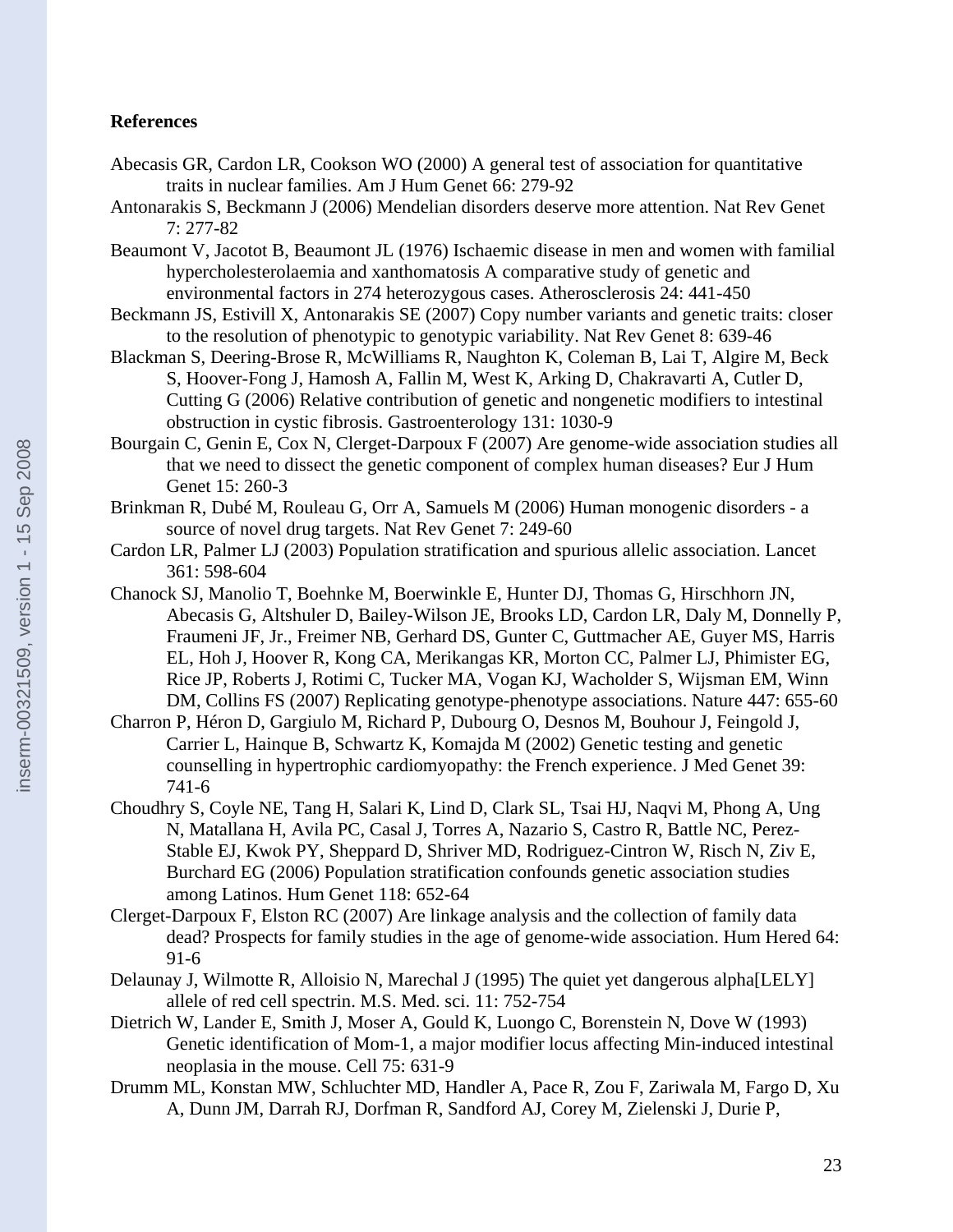Goddard K, Yankaskas JR, Wright FA, Knowles MR (2005) Genetic modifiers of lung disease in cystic fibrosis. N Engl J Med 353: 1443-53

- Encode-Project-Consortium (2007) Identification and analysis of functional elements in 1% of the human genome by the ENCODE pilot project. Nature 447: 799-816
- Epstein MP, Allen AS, Satten GA (2007) A simple and improved correction for population stratification in case-control studies. Am J Hum Genet 80: 921-30
- Fardo D, Celedon JC, Raby BA, Weiss ST, Lange C (2007) On dichotomizing phenotypes in family-based association tests: quantitative phenotypes are not always the optimal choice. Genet Epidemiol 31: 376-82
- Feingold E (2001) Methods for linkage analysis of quantitative trait loci in humans. Theor Popul Biol 60: 167-80
- Feingold J (2000) Les gènes modificateurs dans les maladies héréditaires. Médecine Sciences 16: I-V
- Forissier J, Charron P, Tezenas du Montcel S, Hagège A, Isnard R, Carrier L, Richard P, Desnos M, Bouhour J, Schwartz K, Komajda M, Dubourg O (2005) Diagnostic accuracy of a 2D left ventricle hypertrophy score for familial hypertrophic cardiomyopathy. Eur Heart J 26: 1882-6
- Frayling TM (2007) Genome-wide association studies provide new insights into type 2 diabetes aetiology. Nat Rev Genet 8: 657-62
- Futuyma D, J (1998) Evolutionary biology, 3rd edn. Sinauer, MA
- Gayther S, Mangion J, Russell P, Seal S, Barfoot R, Ponder B, Stratton M, Easton D (1997) Variation of risks of breast and ovarian cancer associated with different germline mutations of the BRCA2 gene. Nat Genet 15: 103-5
- Goldfarb L, Petersen R, Tabaton M, Brown P, LeBlanc A, Montagna P, Cortelli P, Julien J, Vital C, Pendelbury W (1992) Fatal familial insomnia and familial Creutzfeldt-Jakob disease: disease phenotype determined by a DNA polymorphism. Science 258: 806-8
- Gouya L, Deybach J, Lamoril J, Da Silva V, Beaumont C, Grandchamp B, Nordmann Y (1996) Modulation of the phenotype in dominant erythropoietic protoporphyria by a low expression of the normal ferrochelatase allele. Am J Hum Genet 58: 292-9
- Gouya L, Martin-Schmitt C, Robreau A, Austerlitz F, Da Silva V, Brun P, Simonin S, Lyoumi S, Grandchamp B, Beaumont C, Puy H, Deybach J (2006) Contribution of a common singlenucleotide polymorphism to the genetic predisposition for erythropoietic protoporphyria. Am J Hum Genet 78: 2-14
- Gouya L, Puy H, Lamoril J, Da Silva V, Grandchamp B, Nordmann Y, Deybach J (1999) Inheritance in erythropoietic protoporphyria: a common wild-type ferrochelatase allelic variant with low expression accounts for clinical manifestation. Blood 93: 2105-10
- Grüneberg H (1963) The Pathology of Development; a Study of Inherited Skeletal Disorders in Animals. Wiley, New York
- Haldane J (1941) The relative importance of principal and modifying genes in determining some human diseases. Journal of Genetics 41: 149-157
- Hall J, Horton W (1997) Genetics Glossary. Growth, Genetics and Hormones
- Hauser ER, Watanabe RM, Duren WL, Bass MP, Langefeld CD, Boehnke M (2004) Ordered subset analysis in genetic linkage mapping of complex traits. Genet Epidemiol 27: 53-63
- Houlston RS, Tomlinson IP (1998) Modifier genes in humans: strategies for identification. Eur J Hum Genet 6: 80-8
- Klein RJ, Zeiss C, Chew EY, Tsai JY, Sackler RS, Haynes C, Henning AK, SanGiovanni JP, Mane SM, Mayne ST, Bracken MB, Ferris FL, Ott J, Barnstable C, Hoh J (2005)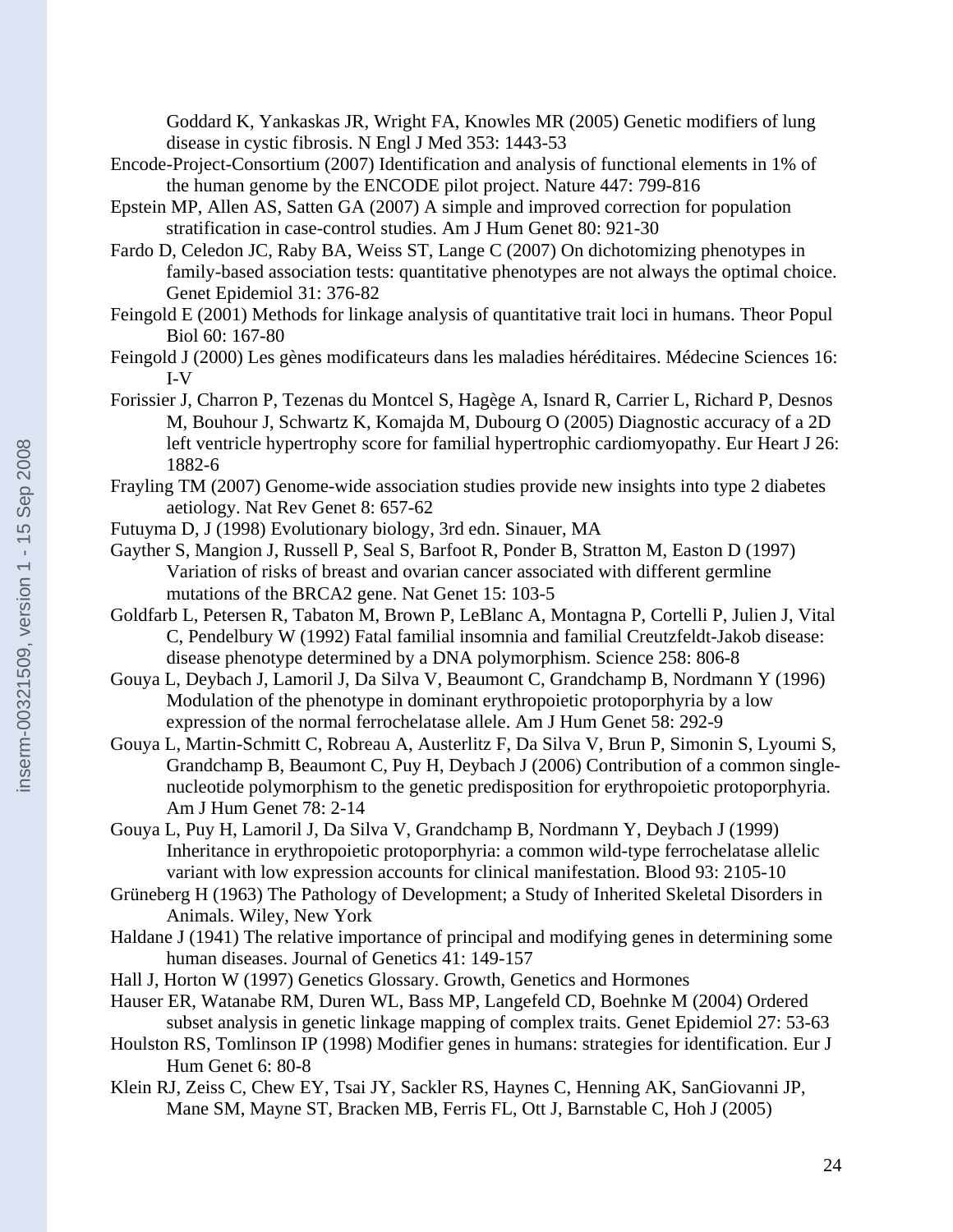Complement factor H polymorphism in age-related macular degeneration. Science 308: 385-9

Komajda M, Charron P (2004) A new approach for the identification of modifier genes in heart failure. Pharmacogenomics J 4: 221-3

- Li J-L, Hayden M, Almqvist E, Brinkman R, Durr A, Dodé C, Morrison P, Suchowersky O, Ross C, Margolis R, Rosenblatt A, GÃ<sup>3</sup>mez-Tortosa E, Cabrero D, Novelletto A, Frontali M, Nance M, Trent R, McCusker E, Jones R, Paulsen J, Harrison M, Zanko A, Abramson R, Russ A, Knowlton B, Djouss $\tilde{A} \odot L$ , Mysore J, Tariot S, Gusella M, Wheeler V, Atwood L, Cupples L, Saint-Hilaire M, Cha J, Hersch S, Koroshetz W, Gusella J, MacDonald M, Myers R (2003) A genome scan for modifiers of age at onset in Huntington disease: The HD MAPS study. Am J Hum Genet 73: 682-7
- Li J-L, Hayden M, Warby S, Durr A, Morrison P, Nance M, Ross C, Margolis R, Rosenblatt A, Squitieri F, Frati L, Gomez-Tortosa E, Garcia C, Suchowersky O, Klimek M, Trent R, McCusker E, Novelletto A, Frontali M, Paulsen J, Jones R, Ashizawa T, Lazzarini A, Wheeler V, Prakash R, Xu G, Djousse L, Mysore J, Gillis T, Hakky M, Cupples LA, Saint-Hilaire M, Cha J-H, Hersch S, Penney J, Harrison M, Perlman S, Zanko A, Abramson R, Lechich A, Duckett A, Marder K, Conneally PM, Gusella J, MacDonald M, Myers R (2006) Genome-wide significance for a modifier of age at neurological onset in Huntington's Disease at 6q23-24: the HD MAPS study. BMC Medical Genetics 7: 71
- Li J, Ji L (2005) Adjusting multiple testing in multilocus analyses using the eigenvalues of a correlation matrix. 95: 221-227
- Li Q, Yu K (2008) Improved correction for population stratification in genome-wide association studies by identifying hidden population structures. Genet Epidemiol 32: 215-26
- Luca D, Ringquist S, Klei L, Lee AB, Gieger C, Wichmann HE, Schreiber S, Krawczak M, Lu Y, Styche A, Devlin B, Roeder K, Trucco M (2008) On the use of general control samples for genome-wide association studies: genetic matching highlights causal variants. Am J Hum Genet 82: 453-63
- Lyonnet S, Feingold J, Frezal J (2003) Genotype-phenotype relationships. In: DN C (ed) Nature encyclopedia of human genome. Nature Publishing Group, London, pp 56-63
- Macgregor S, Craddock N, Holmans PA (2006) Use of phenotypic covariates in association analysis by sequential addition of cases. Eur J Hum Genet 14: 529-34
- Milet J, Dehais V, Bourgain C, Jouanolle AM, Mosser A, Perrin M, Morcet J, Brissot P, David V, Deugnier Y, Mosser J (2007) Common variants in the BMP2, BMP4, and HJV genes of the hepcidin regulation pathway modulate HFE hemochromatosis penetrance. Am J Hum Genet 81: 799-807
- Nadeau JH (2001) Modifier genes in mice and humans. Nat Rev Genet 2: 165-174
- Nyholt DR (2004) A simple correction for multiple testing for single-nucleotide polymorphisms in linkage disequilibrium with each other. Am J Hum Genet 74: 765-9
- Okun MS, Thommi N (2004) Americo Negrette (1924 to 2003): Diagnosing Huntington disease in Venezuela. Neurology 63: 340-343
- Perdry H, Maher BS, Babron MC, McHenry T, Clerget-Darpoux F, ML M (2007) An ordered subset approach to including covariates in transmission disequilibrium. BMC Proceedings In press
- Perdry H, Babron M-C, Clerget-Darpoux F (2007) The Ordered Transmission Disequilibrium Test: detection of modifier genes. Submitted
- Price AL, Patterson NJ, Plenge RM, Weinblatt ME, Shadick NA, Reich D (2006) Principal components analysis corrects for stratification in genome-wide association studies. Nat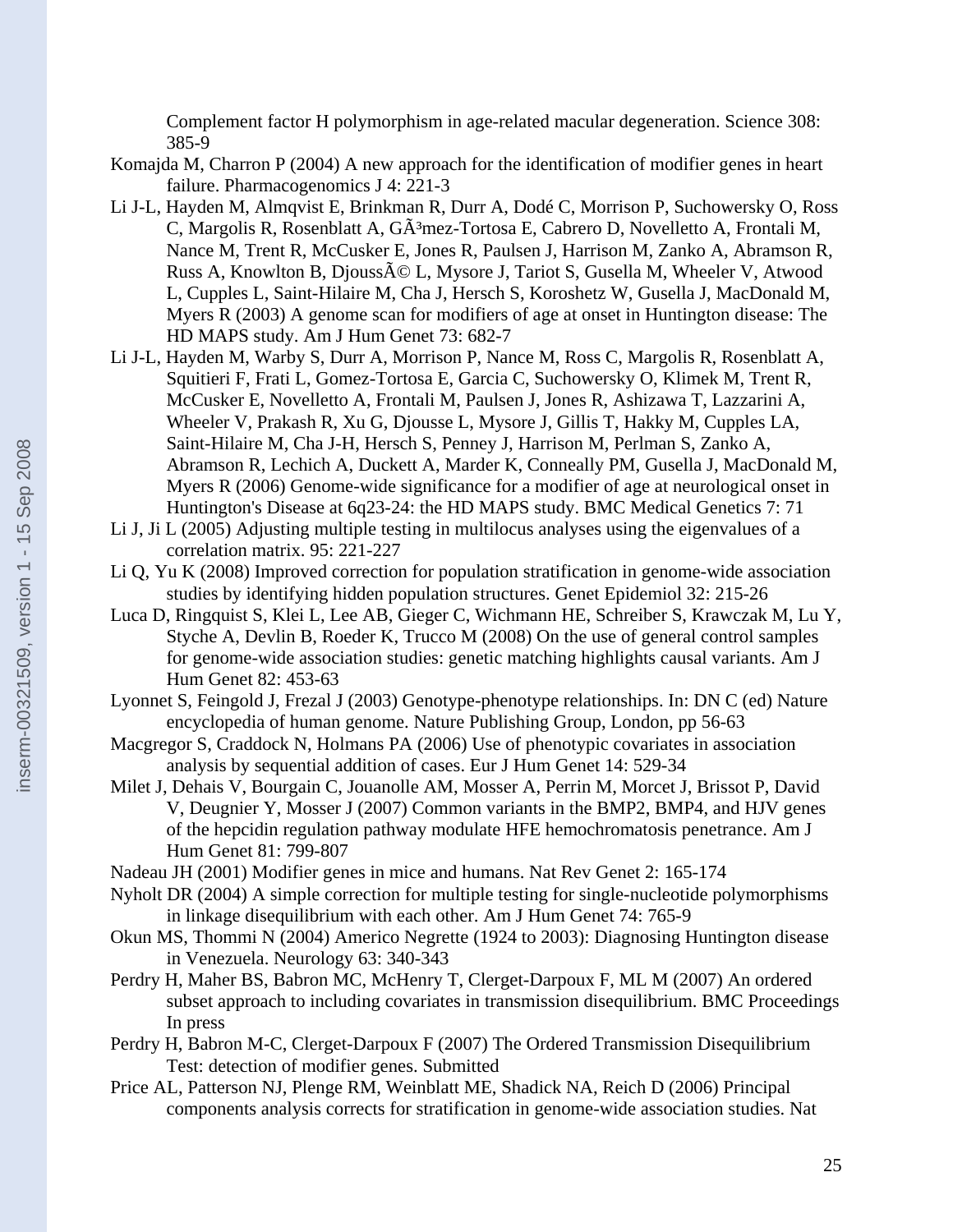Genet 38: 904-9

- Purcell S, Cherny SS, Sham PC (2003) Genetic Power Calculator: design of linkage and association genetic mapping studies of complex traits
- 10.1093/bioinformatics/19.1.149. Bioinformatics 19: 149-150
- Richard P, Charron P, Carrier L, Ledeuil C, Cheav T, Pichereau C, Benaiche A, Isnard R, Dubourg O, Burban M, Gueffet J, Millaire A, Desnos M, Schwartz K, Hainque B, Komajda M (2003) Hypertrophic cardiomyopathy: distribution of disease genes, spectrum of mutations, and implications for a molecular diagnosis strategy. Circulation 107: 2227- 32
- Rogus J, Krolewski A (1996) Using discordant sib pairs to map loci for qualitative traits with high sibling recurrence risk. Am J Hum Genet 59: 1376-81
- Schluchter MD, Konstan MW, Drumm ML, Yankaskas JR, Knowles MR (2006) Classifying severity of cystic fibrosis lung disease using longitudinal pulmonary function data. Am J Respir Crit Care Med 174: 780-6
- Shattuck-Eidens D, McClure M, Simard J, Labrie F, Narod S, Couch F, Hoskins K, Weber B, Castilla L, Erdos M (1995) A collaborative survey of 80 mutations in the BRCA1 breast and ovarian cancer susceptibility gene. Implications for presymptomatic testing and screening. JAMA 273: 535-41
- Silvers WK (1979) The Coat Colors of Mice: A Model for Mammalian Gene Action and Interaction. Springer Verlag, New York.
- Slavotinek A, Biesecker LG (2003) Genetic modifiers in human development and malformation syndromes, including chaperone proteins. Human Molecular Genetics 12: R45-R50
- Spielman RS, McGinnis RE, Ewens WJ (1993) Transmission test for linkage disequilibrium: the insulin gene region and insulin-dependent diabetes mellitus (IDDM). Am J Hum Genet 52: 506-16
- Spirito P, Marron BJ (1990) Relation between extent of left ventricular hypertrophy and occurrence of sudden cardiac death in hypertrophic cardiomyopathy. J Am Coll cardiol 15: 1020-1027
- Steffens M, Lamina C, Illig T, Bettecken T, Vogler R, Entz P, Suk EK, Toliat MR, Klopp N, Caliebe A, Konig IR, Kohler K, Ludemann J, Diaz Lacava A, Fimmers R, Lichtner P, Ziegler A, Wolf A, Krawczak M, Nurnberg P, Hampe J, Schreiber S, Meitinger T, Wichmann HE, Roeder K, Wienker TF, Baur MP (2006) SNP-based analysis of genetic substructure in the German population. Hum Hered 62: 20-9
- Suzuki T, Kashiwagi A, Mori K, Urabe I, Yomo T (2004) History dependent effects on phenotypic expression of a newly emerged gene. Biosystems 77: 137-141
- Thakkinstian A, Han P, McEvoy M, Smith W, Hoh J, Magnusson K, Zhang K, Attia J (2006) Systematic review and meta-analysis of the association between complement factor H Y402H polymorphisms and age-related macular degeneration. Hum Mol Genet 15: 2784- 90
- Vanscoy L, Blackman S, Collaco J, Bowers A, Lai T, Naughton K, Algire M, McWilliams R, Beck S, Hoover-Fong J, Hamosh A, Cutler D, Cutting G (2007) Heritability of lung disease severity in cystic fibrosis. Am J Respir Crit Care Med 175: 1036-43
- Wang G-S, Cooper TA (2007) Splicing in disease: disruption of the splicing code and the decoding machinery. 8: 749-761
- Watkins H, Rosenzweig A, Hwang D, Levi T, McKenna W, Seidman C, Seidman J (1992) Characteristics and prognostic implications of myosin missense mutations in familial hypertrophic cardiomyopathy. N Engl J Med 326: 1108-14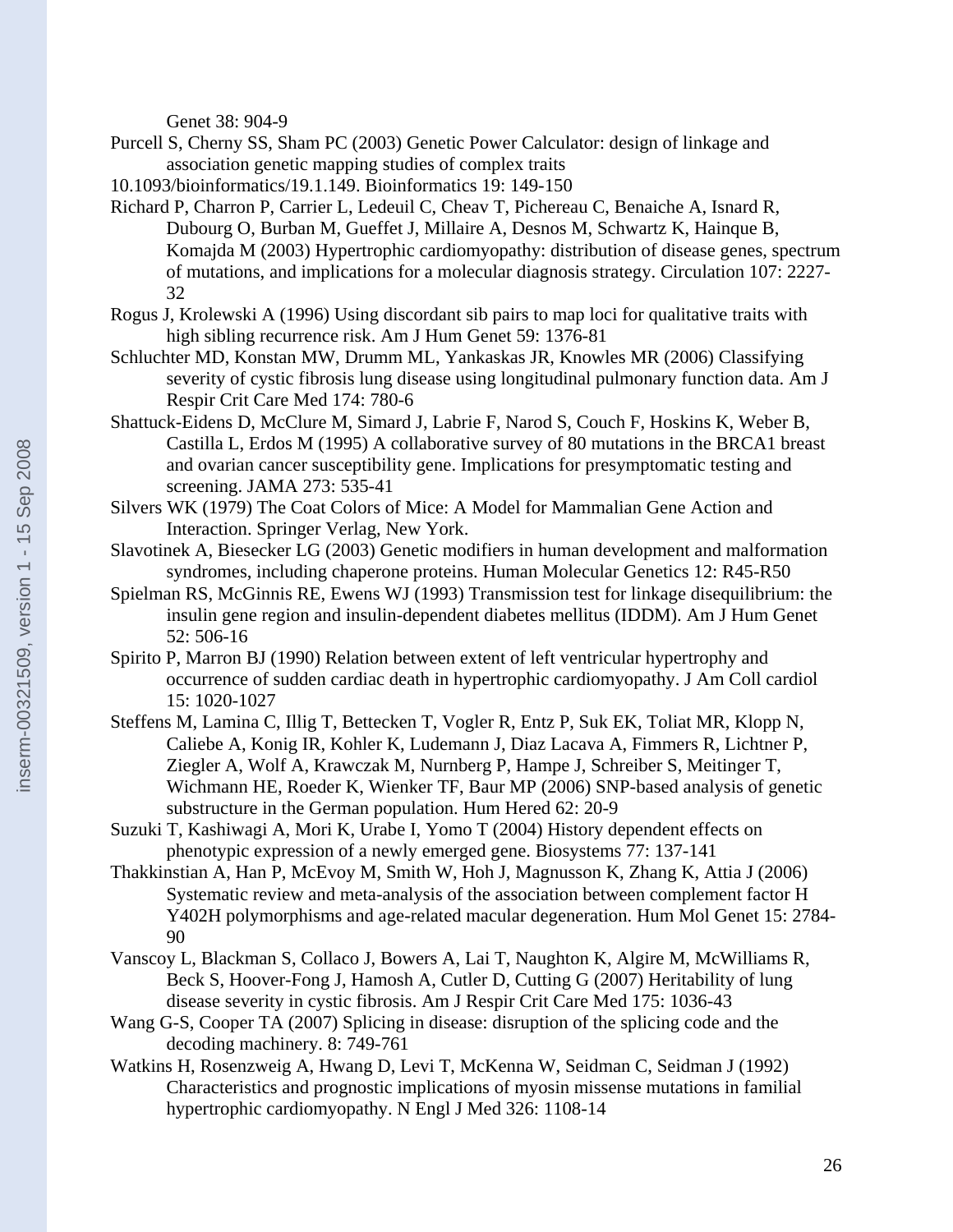- Wexler N, Lorimer J, Porter J, Gomez F, Moskowitz C, Shackell E, Marder K, Penchaszadeh G, Roberts S, Gay $\tilde{A}$ in J, Brocklebank D, Cherny S, Cardon L, Gray J, Dlouhy S, Wiktorski S, Hodes M, Conneally P, Penney J, Gusella J, Cha J, Irizarry M, Rosas D, Hersch S, Hollingsworth Z, MacDonald M, Young A, Andresen J, Housman D, De Young M, Bonilla E, Stillings T, Negrette A, Snodgrass S, Martinez-Jaurrieta M, Ramos-Arroyo M, Bickham J, Ramos J, Marshall F, Shoulson I, Rey G, Feigin A, Arnheim N, Acevedo-Cruz A, Acosta L, Alvir J, Fischbeck K, Thompson L, Young A, Dure L, O'Brien C, Paulsen J, Brickman A, Krch D, Peery S, Hogarth P, Higgins DJ, Landwehrmeyer B (2004) Venezuelan kindreds reveal that genetic and environmental factors modulate Huntington's disease age of onset. Proc Natl Acad Sci U S A 101: 3498-503
- Witsch-Baumgartner M, Schwentner I, Gruber M, Benlian P, Bertranpetit J, Bieth E, Chevy F, Clusellas N, Estivill X, Gasparini P, Giros M, Kelley RI, Krajewska-Walasek M, Menzel J, Miettinen TA, Ogorelkova M, Rossi M, Scala I, Schinzel A, Schmidt K, Schonitzer D, Seemanova E, Sperling K, Syrrou M, Talmud P, Wollnik B, Krawczak M, Labuda D, Utermann G (2007) Age and origin of major Smith-Lemli-Opitz Syndrome (SLOS) mutations in European populations. J Med Genet
- Wolf U (1997) Identical mutations and phenotypic variation. Hum Genet 100: 305-21
- Xu Z, Kaplan NL, Taylor JA (2007) Tag SNP selection for candidate gene association studies using HapMap and gene resequencing data. Eur J Hum Genet 15: 1063-70
- Zielenski J, Corey M, Rozmahel R, Markiewicz D, Aznarez I, Casals T, Larriba S, Mercier B, Cutting GR, Krebsova A, Macek M, Jr., Langfelder-Schwind E, Marshall BC, DeCelie-Germana J, Claustres M, Palacio A, Bal J, Nowakowska A, Ferec C, Estivill X, Durie P, Tsui LC (1999) Detection of a cystic fibrosis modifier locus for meconium ileus on human chromosome 19q13. Nat Genet 22: 128-9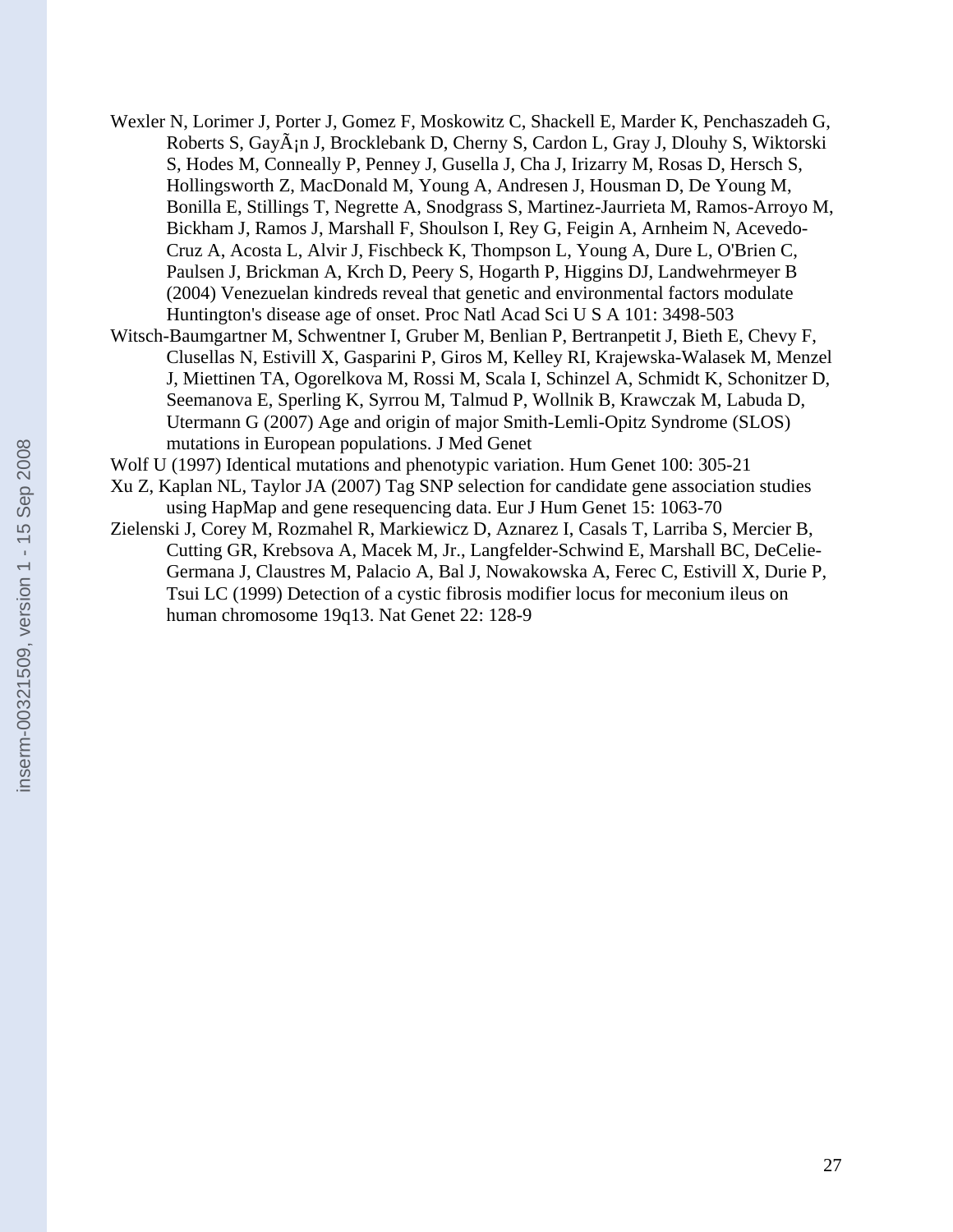# **Figures and Tables**

Table 1: Occurrence of meconium ileus (MI) in cystic fibrosis: linkage analysis with the 19q13 region (Zielenski et al. 1999)

| <b>Sibpairs</b> <sup>a</sup> | $IBD=0$      | $IBD=1$     | $IBD=2$     | <b>Total</b> | <b>Conformity test</b>                  |  |
|------------------------------|--------------|-------------|-------------|--------------|-----------------------------------------|--|
|                              |              |             |             |              | chi <sup>2</sup> (p-value) <sup>b</sup> |  |
| both MI                      | $0(0\%)$     | $3(42.8\%)$ | $4(57.2\%)$ | 7            | 4.7(0.09)                               |  |
| neither MI                   | 22 (19.6%)   | 59 (52.7%)  | 31 (27.7%)  | 112          | 4.8(0.41)                               |  |
| discordant                   | $20(60.6\%)$ | 11 (33.3%)  | $2(6.1\%)$  | 33           | $23.3(8.710^{-6})$                      |  |
| <b>Total</b>                 | 42 (27.6%)   | 73 (48.1%)  | 37 (24.3%)  | 152          | 0.6(0.75)                               |  |

<sup>a</sup> 152 sibpairs homozygous for the DeltaF508 mutation of the CFTR gene were sampled and grouped together depending on whether both sibs had a MI, none had a MI or were discordant for MI. The number of sibpairs sharing 0, 1 or 2 alleles identical by descent (IBD=0, 1 or 2) are reported with the respective proportions in parentheses.

<sup>b</sup> Results of the test of conformity of the observed IBD distribution with the expected proportions under the null hypothesis of no linkage (1/4, 1/2, 1/4)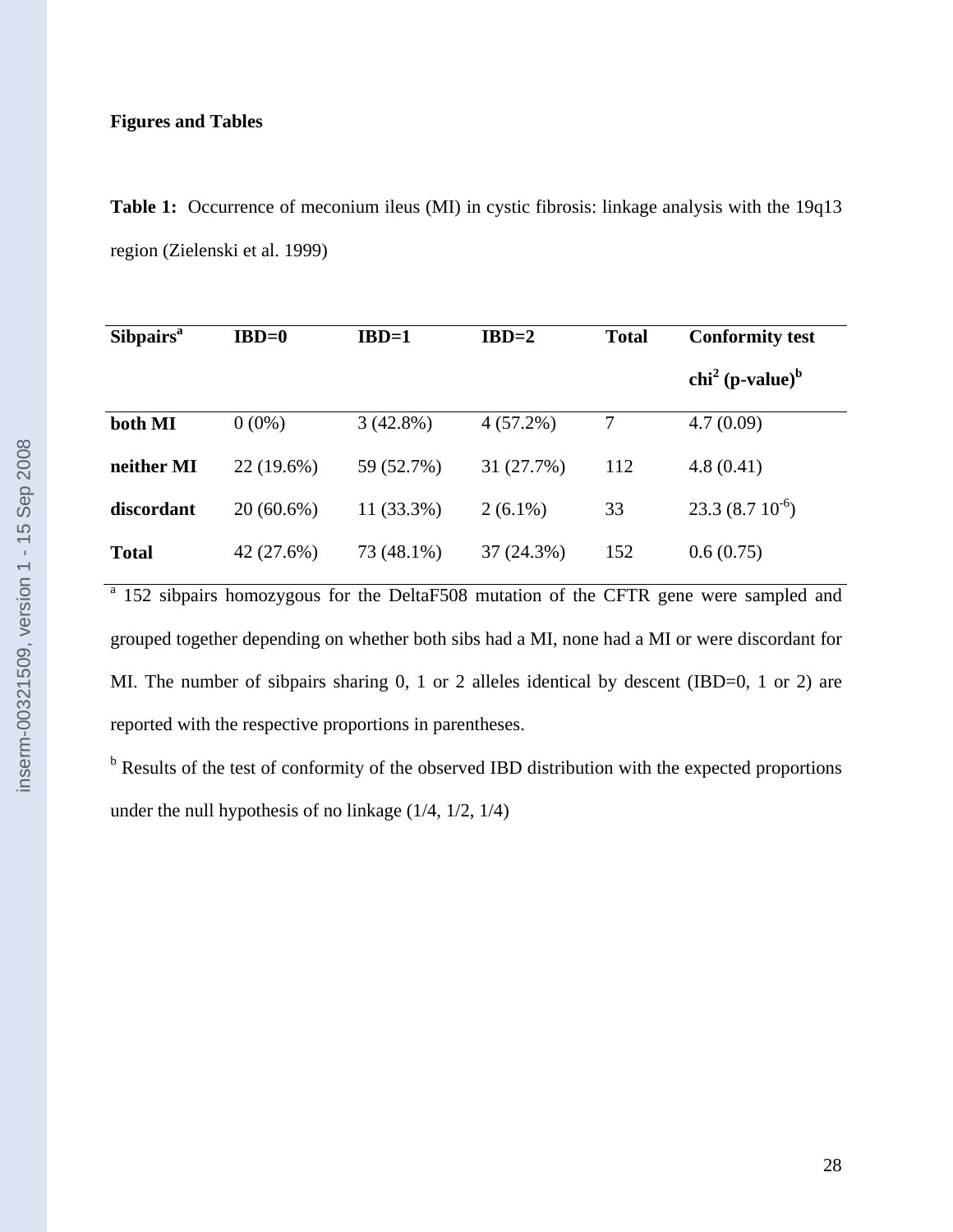| <b>Advantages</b>                       | <b>Limitations</b>                              |  |  |  |
|-----------------------------------------|-------------------------------------------------|--|--|--|
| + Robustness                            | + Power decreases with increasing risk allele   |  |  |  |
| to allelic heterogeneity                | frequency: limited power for allele frequency   |  |  |  |
| to population stratification            | greater than 0.3                                |  |  |  |
| + Coverage of the genome with a limited | + Candidate regions identified through linkage  |  |  |  |
| number of markers                       | studies are very large, spanning several        |  |  |  |
| 400 microsatellite markers              | megabases, and include several genes            |  |  |  |
| 6,000 to 10,000 SNPs                    |                                                 |  |  |  |
| + Heritability estimates                | + Difficulty to obtain large samples of related |  |  |  |
|                                         | patients with the phenotype of interest         |  |  |  |

| Table 2: Advantages and limitations of the linkage strategy in searching for modifier genes |  |  |  |
|---------------------------------------------------------------------------------------------|--|--|--|
|                                                                                             |  |  |  |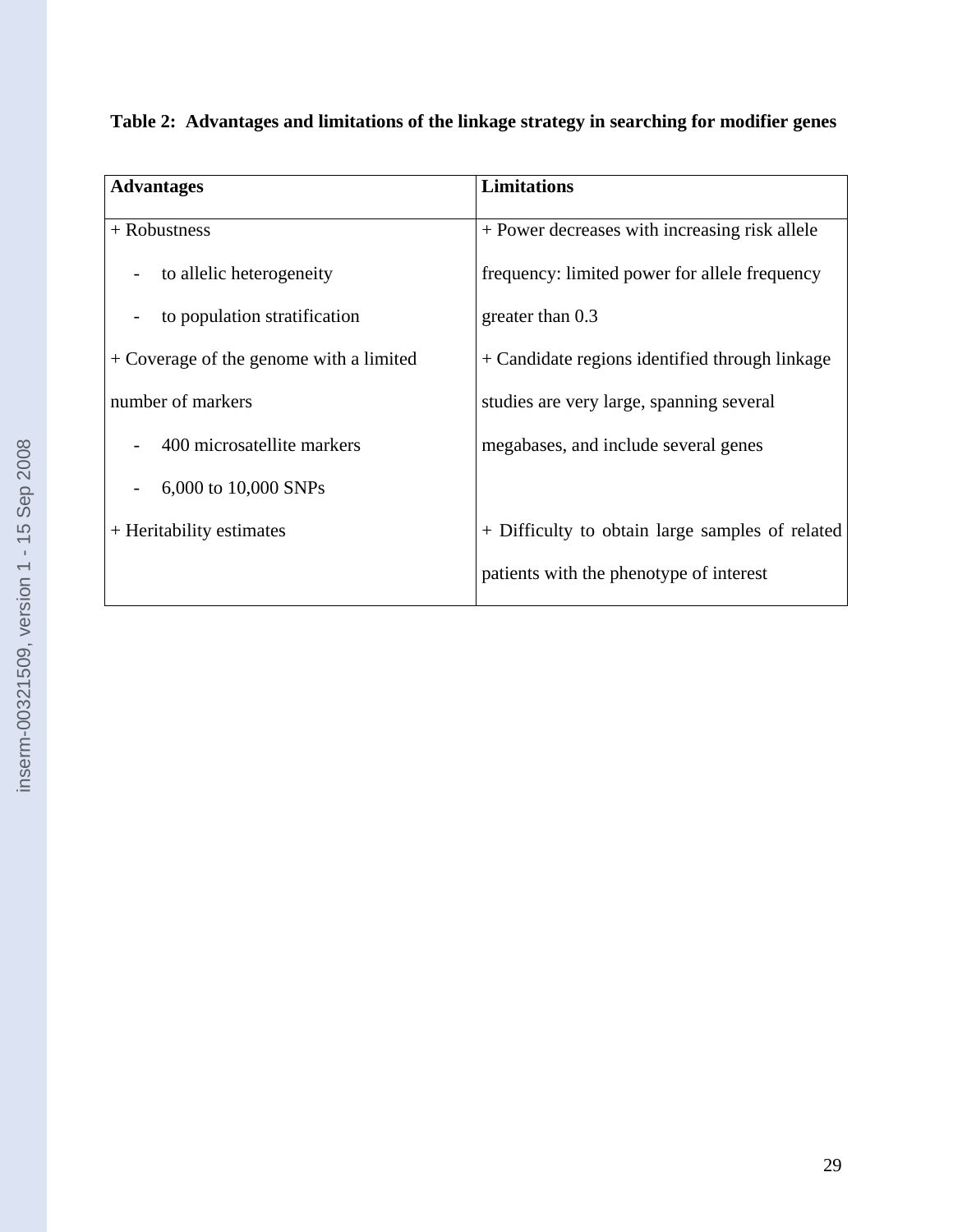# **Box 1 Multiple testing issues in association studies**

When the number of markers tested increases, it is necessary to take into account the fact that multiple tests are performed. That is, if one defines as significant any tests with a p-value below 5%, and only one test is performed, the probability of incorrectly rejecting the null hypothesis and concluding in an association is 5%. If N tests are performed, this probability is increased proportionally: when  $N=100$  there will be on average 5 false-positive results and if  $N=100,000$ this number will be 5000. To limit the proportion of false positives, corrections can be made for multiple testing. One of the most commonly is the Bonferroni correction. To ensure a global type-one error of 5% for N tests, it considers significant only tests with a p-value of less than 0.05/N. This correction is conservative when tests are not independent. Other less conservative corrections have been proposed, which take into account the correlation that may exist between markers through linkage disequilibrium (Li and Ji 2005; Nyholt 2004). Even after accounting for linkage disequilibrium, the significance level for ensuring a genome-wide type 1 error of 5% remains on the order of  $10^{-7}$ .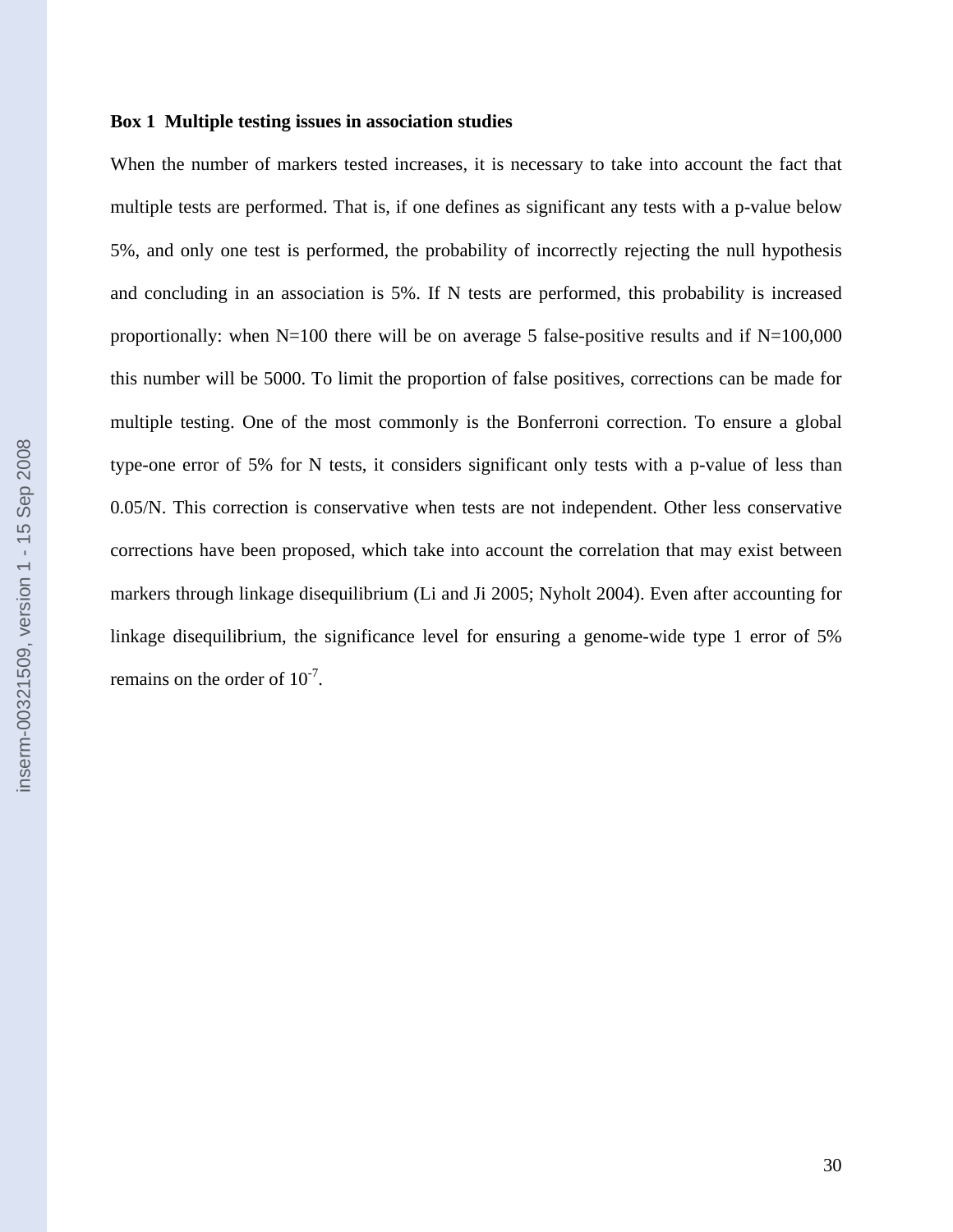## **Figure Legends**

**Figure 1** Sample sizes required to reach 80% power to detect an association when different number of markers are tested.

The total number of patients (white bars) or case-parent trios (black bars) required to reach a power of 80% are shown. A genetic factor is assumed, with an effect similar to that of the C509T polymorphism of the TGFβ1 gene in CF-associated lung disease: a 0.34 allele frequency acting recessively with an odds ratio of 2 (Drumm et al. 2005). For the patient samples, it is assumed that the phenotype of interest is present in 50% of the individuals and absent in the remaining 50%. For the trio samples, all patients are assumed to have the phenotype. The program Genetic Power Calculator (Purcell et al. 2003) was used with a Bonferroni correction for multiple testing.